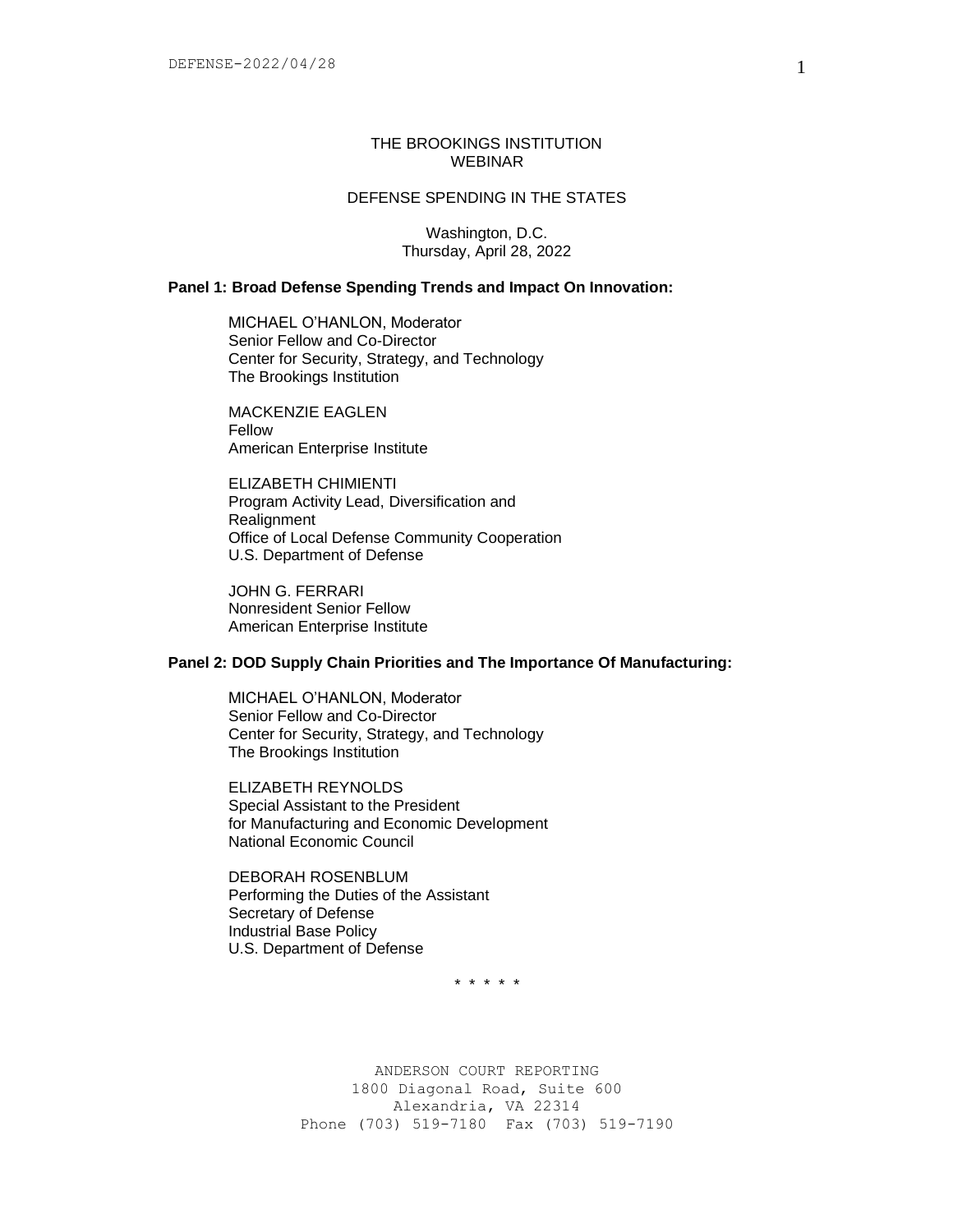### P R O C E E D I N G S

MR. O'HANLON: Greetings everyone and thank you for joining us today at Brookings. My name is Michael O'Hanlon with the Foreign Policy program and the Strobe Talbott Center at Brookings. But I'm joined by an illustrious group from other organizations today who will help us understand the role of defense spending in our Nation's economic.

And also, some of the areas of where there could be vulnerabilities, shortfalls, problems with the industrial base, areas of potential vulnerability as we are all again reminded of the importance of global supply chains in the context of the Russia/Ukraine crisis. But more generally in the evolution of the American economy at large over the last few decades and have to think hard about when and where we may need to shore up the strength of the industrial base along the way.

So we have a two panel discussion for you today. And this being Zoom, we're going to move fast recognizing that most people don't like to be on Zoom calls for longer than our 75 minutes allotted. And we'll begin with two outstanding scholars and practitioners, Retired General, John Ferrari at the American Enterprise Institute.

And Elizabeth Chimienti from the Office of Local Defense Communities in the Department of Defense where she has spent a decade working on a number of initiatives there including the annual report that she'll be discussing today that breaks down when and where the broader U.S. Defense Department spends its dollars by state and locality which is not just an interest and importance but is also really relevant to how we plan.

I think it's an important reference for those who might be local economists or planners or business, you know, entrepreneurs and wondering what kind of assets? What kind of talent pool? What kinds of resources maybe present in a given region of the country already where there could be opportunities to build on existing strengths, pockets of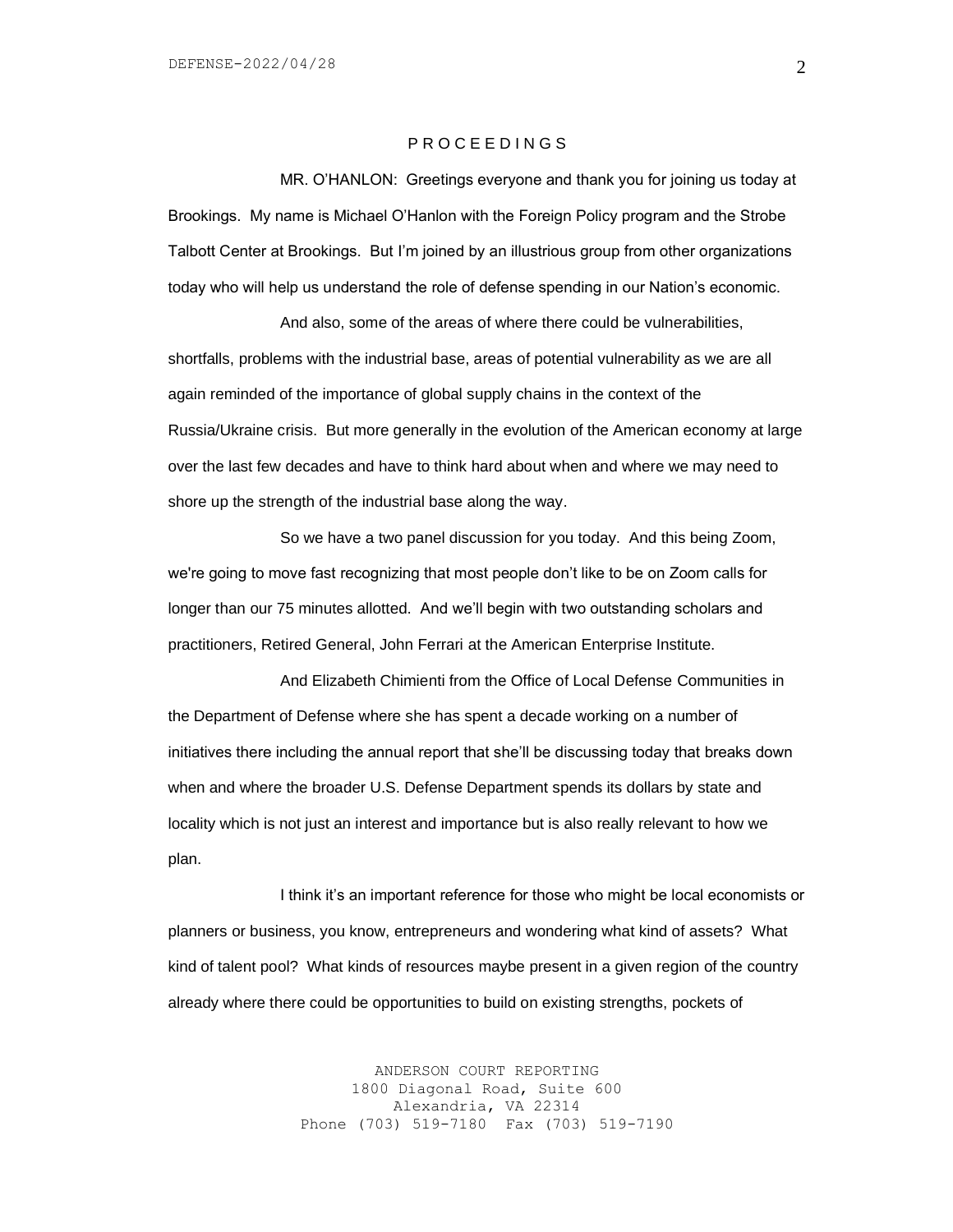excellence or otherwise just factor in the Defense Department's role in the local economy as we think more generally about national economic development?

But John Ferrari who has served in Iraq and Afghanistan. He's a West Point grad. He's also a very well-trained business and economics expert in his own right and he's degrees along the way. And his military were from places like the Wharton School. As Elizabeth's were from Cornell and MIT. There's a lot of expertise in both their heads about how to think of the role of the Defense Department in local economics. So we're going to begin with a discussion with them for about half the time, and then bring in a second panel.

And I'm going to begin with a question for John Ferrari, who also by the way works at a company called Complex, but is a Nonresident Fellow at the American Enterprise Institute next store to us at Brookings. And, John, if I might? General Ferrari, as well for acknowledging your remarkable career and where I was privileged to see you in action overseas a few times.

I'd like to just ask for your take on where we stand in, you know, defense's role in the economy today? As we know the size of the budget is sort of eyepopping, \$8 billion a year. And yet, it's a modest fraction of our overall economy compared to most times in your or my lives when we know in the Cold War, typically defense was five to 10 percent EDP. Today, it's down a little over three percent across domestic product.

And it is certainly important for driving certain parts of our economic engine, but it's not the main driver of, you know, broader technological innovation the way that it arguably was during much of the Cold War. So just how would you help us understand the role of defense in the American economy today? I know that's a very big, broad question, but I just invite you to go where you like with it.

And then we'll go over to Elizabeth and then have a little bit of conversation

ANDERSON COURT REPORTING 1800 Diagonal Road, Suite 600 Alexandria, VA 22314 Phone (703) 519-7180 Fax (703) 519-7190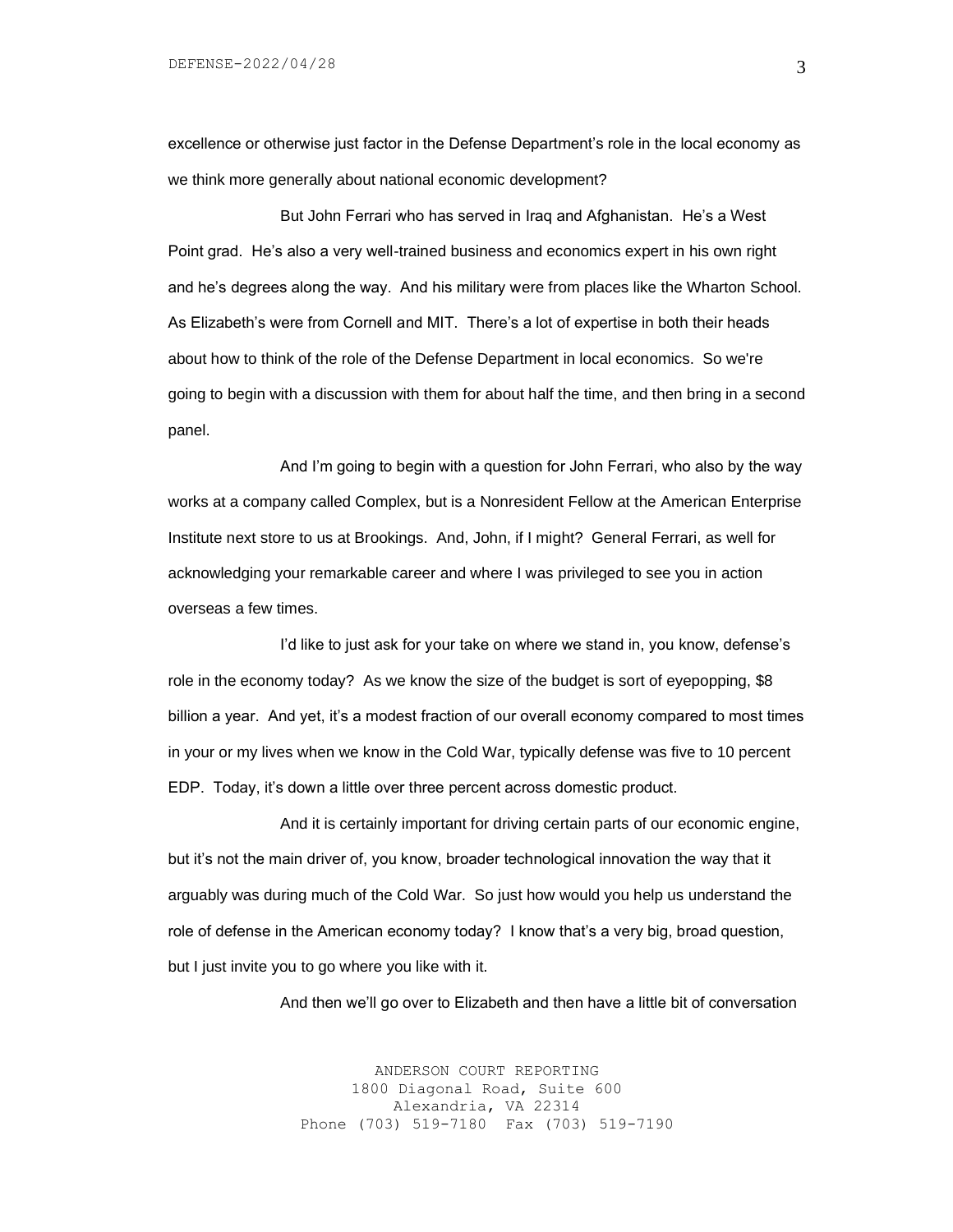from the audience. And if people want to email questions, we'll try to get to those. The email address would be [events@brookings.edu.](mailto:events@brookings.edu) Again, [events@brookings.edu.](mailto:events@brookings.edu) But first, John, thanks for joining us today and over to you.

MR. FERRARI: Thank you, Mike. And thanks for having this panel. This is a great discussion. And I think I'll talk first just quickly about the broader role, but then maybe a little specifics about the current defense budget as an example and then how that relates to local economies and states and at the national level overall.

So I think you said it very well, first, that, you know, defense spending is a percent of the overall economy is small, right? It's at its lowest level relative to where it has been. It has, you know, fluctuated depending upon the worse spending anywhere from 2.6 percent to 3.1 percent, but it's been in that range. And as you said, you know, during the Reagan buildup it was closer to six, seven percent.

So it's about half the impact that it used to have. And we've had a number of base realignment and closures that have really shrunk the footprint of defense over the footprint of the nation. And so, really where you see a lot of the impact, the greatest impact, is where the bases are because the bases are where a lot of spending on personnel is. And then, you know, the secondary and tertiary spending that goes along with supporting a military base.

And then really, it's at the major locations where defense procurement is spent so tank plants, the shipyards. And then down, it trickles down to kind of the supply chain overall where defense plays a miniscule part of the overall environment. And if you look at information technology and microchips, it's just a fraction.

So one of the challenges defense has, and the processes have though, is it still thinks that it's a large player and a market maker. Where, really, it's a market taker. And one of the challenges that exists and, you know, many administrations are trying to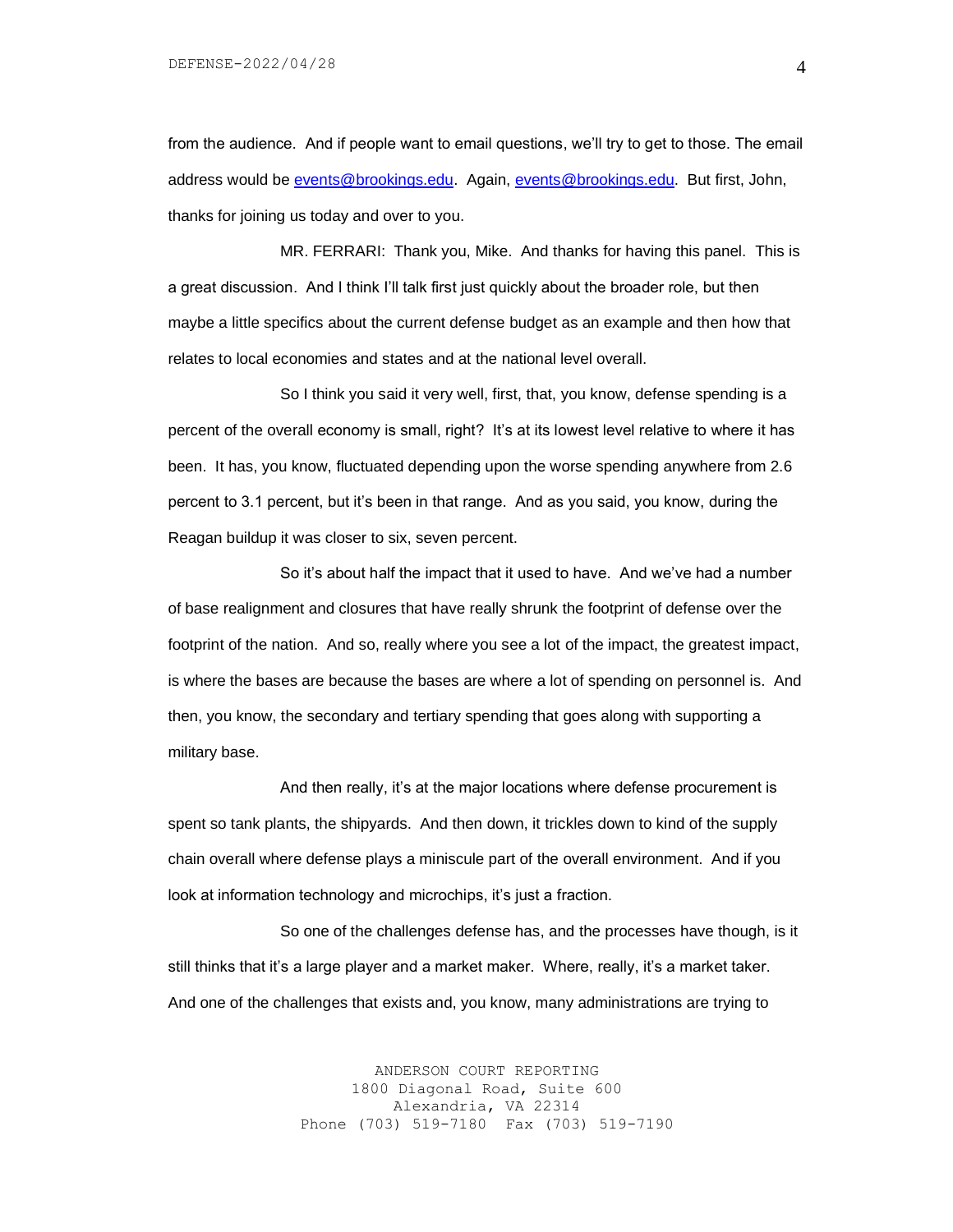overcome this, is getting commercial companies to do business with the Department of Defense.

The challenge with funding in the Department of Defense is that you can get an initial contract as a commercial company, but then the cycle to get the appropriated funding in the right line in a program in a dedicated funding line can take two or three years. And if you're a small business somewhere that's very hard to cashflow that amount. And so, the system has been set up over 50, 60, 70 years to really favor those that do repetitive business.

But there are actions in the Congress and the Department to realize that really a lot of the innovation is not being done within the traditional defense industrial base. So that's kind of number one.

Now, talking about the current defense budget, right, and how it's affecting communities. So the first is that the Congress is playing a much larger role than it has in the past for a number of reasons. Number one is that we are out of sequestration-level funding so Congress can add money. And they have in this last budget cycle. But two earmarks are bad, right? Whatever you call them. And they have exercised that prerogative and are adding projects and procurement to the budget.

So last year with this administration, they submitted a budget and Congress added tens of millions of dollars to it. For 2023, the budget that went over to Congress was actually a reaction to a much larger than was anticipated. This administration really was looking to cut back on the size and the force in other areas, but they had to add money because with the war going on in Ukraine, they couldn't send over a defense budget that was smaller than that was appropriated by Congress.

What we'll see, I think, in 2024 is a larger result of cuts to defense force structure. So what we know in '23 was this was just a tip of the iceberg. The army got

> ANDERSON COURT REPORTING 1800 Diagonal Road, Suite 600 Alexandria, VA 22314 Phone (703) 519-7180 Fax (703) 519-7190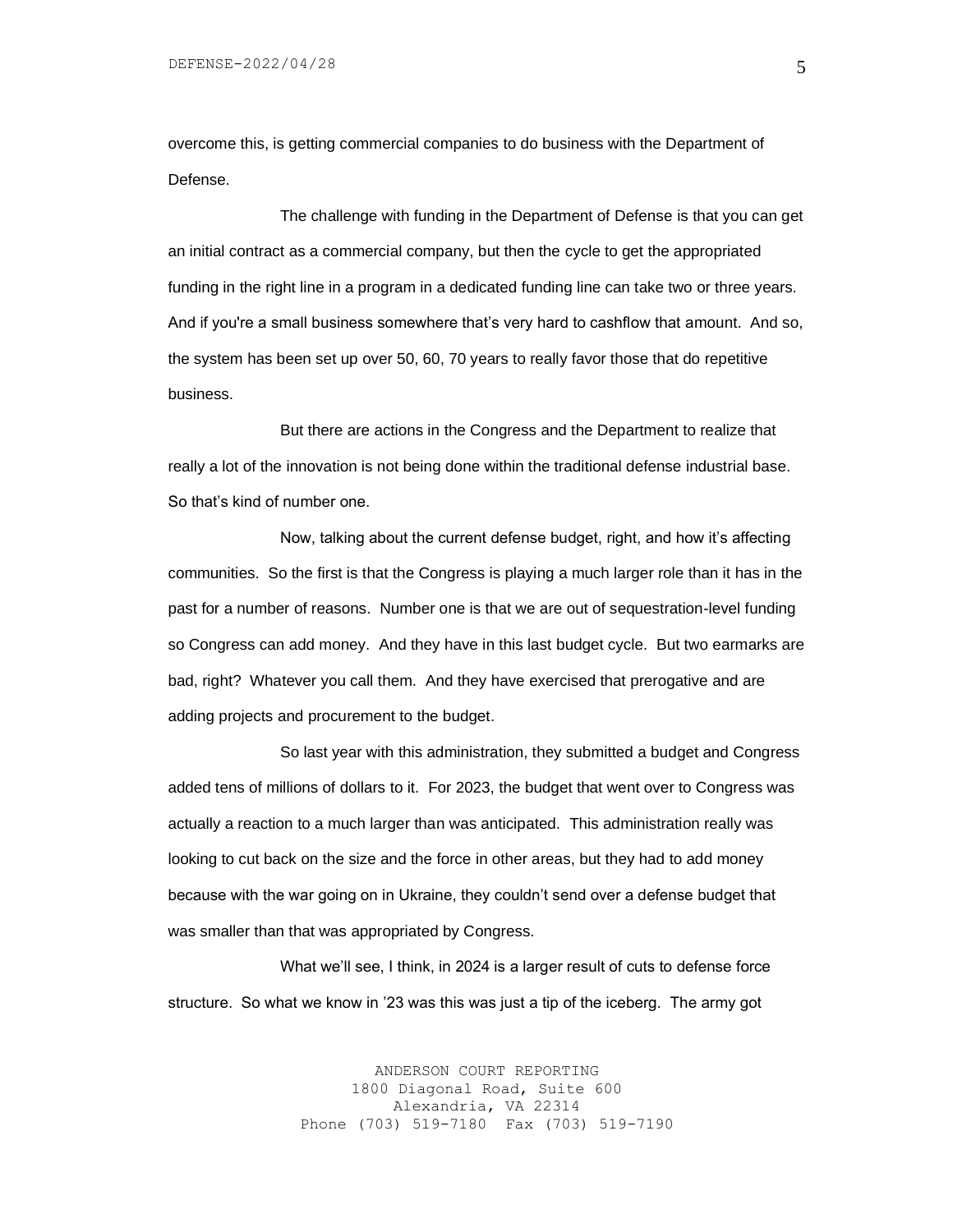smaller by 12,000 soldiers, two and a half percent. The navy is shrinking by 17 ships or 5.7 percent. And the air force is shrinking by 234 aircraft, 4.3 percent. And there's a bit of a dichotomy because it's record defense spending. Yet the force keeps getting smaller and smaller in the footprint then its impact gets smaller and smaller.

And part of that is due to inflation, which is eroding the buying power of the Department of Defense. Part of that is due to the very, very large bills due for nuclear modernization, which is being fully funded. And that's taking away money from the conventional forces. And part of that is just due to inflation. And it's no different for the Department of Defense as it is when you go to the grocery shopping and you're pay a little more for your pound of coffee. Then you get home and you realize the bag is actually 12 ounces, right? Shrink-flation. So the forces are getting smaller. There's less money to go around.

The other thing is that the Department of Defense is spending more and more money on research and development and less on procurement. And so, for firms that are, you know, providing kind of prototypes to the Department of Defense and helping them develop technologies, those funds are at record high, but procurement is not. And we see the challenges with that.

So we saw it in 2013, '14, you know, with the war in Syria. The Department of Defense ran through and expended all of its war munitions, you know, inside six months and it took three or four years to get the supply chain moving. The same thing now with Javelins and Stingers, right? The supply chain is not responsive because the Department hasn't primed it. And so, as companies are out there and looking at where they fit in to the supply chain, right, you can see the Department of Defense will be spending some more money in there.

The last thing and then I'll turn the stage over are in recruiting and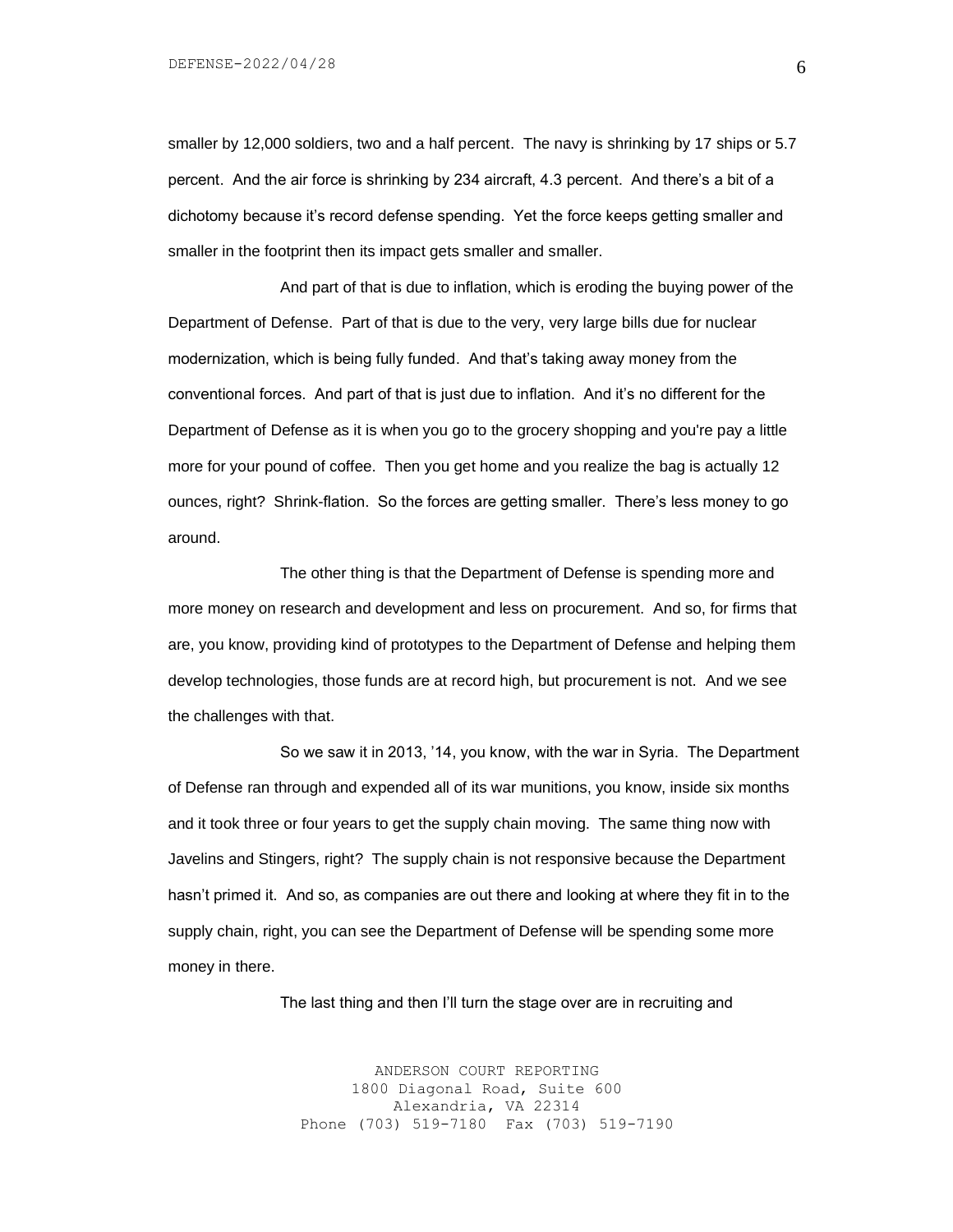manpower because that's a very, very large chunk of the budget. So if you have a military base in your district, and you have soldiers. The army and all of the services are having a very difficult time recruiting right now.

Part of that is due to \$15 minimum wages and other options in the outside world. Part of that is the pay hasn't kept pace with inflation. And so, they're paying \$50,000 signing bonuses. The pay raises are smaller than inflation. And what it's leading to is the force is getting smaller and smaller over time. And that's going to affect locations. And while the army's bases have been more or less right sized if it's going to have to shrink more, it might do more base closures. And we know that the air force wants to do that.

The last thing is military construction. So the Congress last year added double the amount of money going to military construction. So we hear a lot about the infrastructure bill, but there's going to be a lot of construction going on on military installations. Everything from the shipyards to barracks to all sorts of the depos and arsenals. And so, we can expect that to continue for the next couple of years in that that's an area where Congress will continue to add money.

And so, that's just kind of a quick go around at the macro level and then looking at the '23 budget that's on the hill now being appropriated and it will be marked, right? So Congress is going to put its fingerprints on the budget here in the middle of June. The House authorizers will do their marks in June and July and then the appropriators will take their turn. So that's where we are pending any questions.

MR. O'HANLON: Thank you, John. I think I will follow up with you first before going to Elizabeth because I think there will be two related but slightly different strands in your overall arguments and focal points. So I want to stay with you just for a minute.

I have really two questions that are in a way the flip side of each other. One

ANDERSON COURT REPORTING 1800 Diagonal Road, Suite 600 Alexandria, VA 22314 Phone (703) 519-7180 Fax (703) 519-7190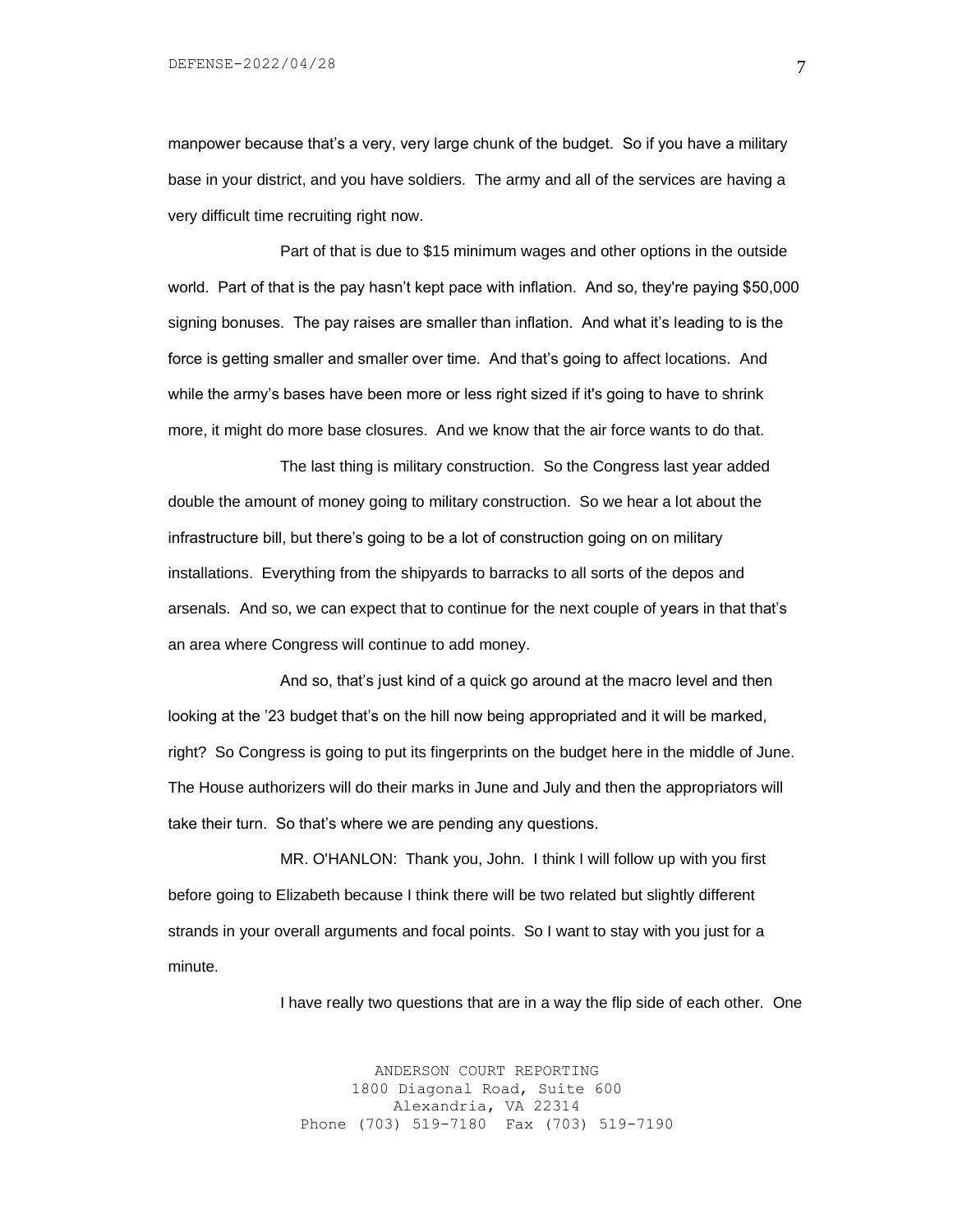DEFENSE-2022/04/28

is how can we be spending so much money and still not having enough money in the sense that you would think \$800 billion would be enough to maintain a military that's only two-thirds the size of the Cold War, you know, end state. And is there something we're doing wrong with in DOD management? Or is this just the cost of doing business for, you know, a wellequipped, highly professional force?

And then the related question would be simply what would your preferred budget be in dollar terms? If you're uneasy about these additional downward pressures and these additional cuts to end strength as well as to procurement accounts? Is there a rough number you have in mind for the budget you would like to see?

MR. FERRARI: So I think, you know, the answer to your question of, right, is the Department of Defense inefficient? And is it enough? And the answer is, yes, it's inefficient and, no, it's not enough, right? Both, right?

So part of the issue is, right, you know, we talk about inflation being at eight and a half percent, but that's just 12 months, right? If you go back to January 20, right?

Inflation is one of the most destructive forces in the world especially when it's compounded and exists for more than one year. So if you go back to January of 2021, and you pull forward 15 months, we already have had 10 percent inflation. So while the head nine -- 12-month numbers are 8.6 percent, we're already at 10 percent. And we'll probably be up to 15 or 20 percent over a two-year period by the end of the year.

So think about an \$800 billion losing 20 percent of its purchasing power that's \$160 billion, right? So how do you not have enough at a \$800 billion budget? Well, 20 percent inflation is \$160 billion. That's the same as \$640 billion. So that's number one.

Number two is on the procurement side and the RDT in the east side and the spending side. The federal government has a lot of rules that drives up cost. We see it in the infrastructure bill with construction, paying prevailing wages. We see it with \$15

> ANDERSON COURT REPORTING 1800 Diagonal Road, Suite 600 Alexandria, VA 22314 Phone (703) 519-7180 Fax (703) 519-7190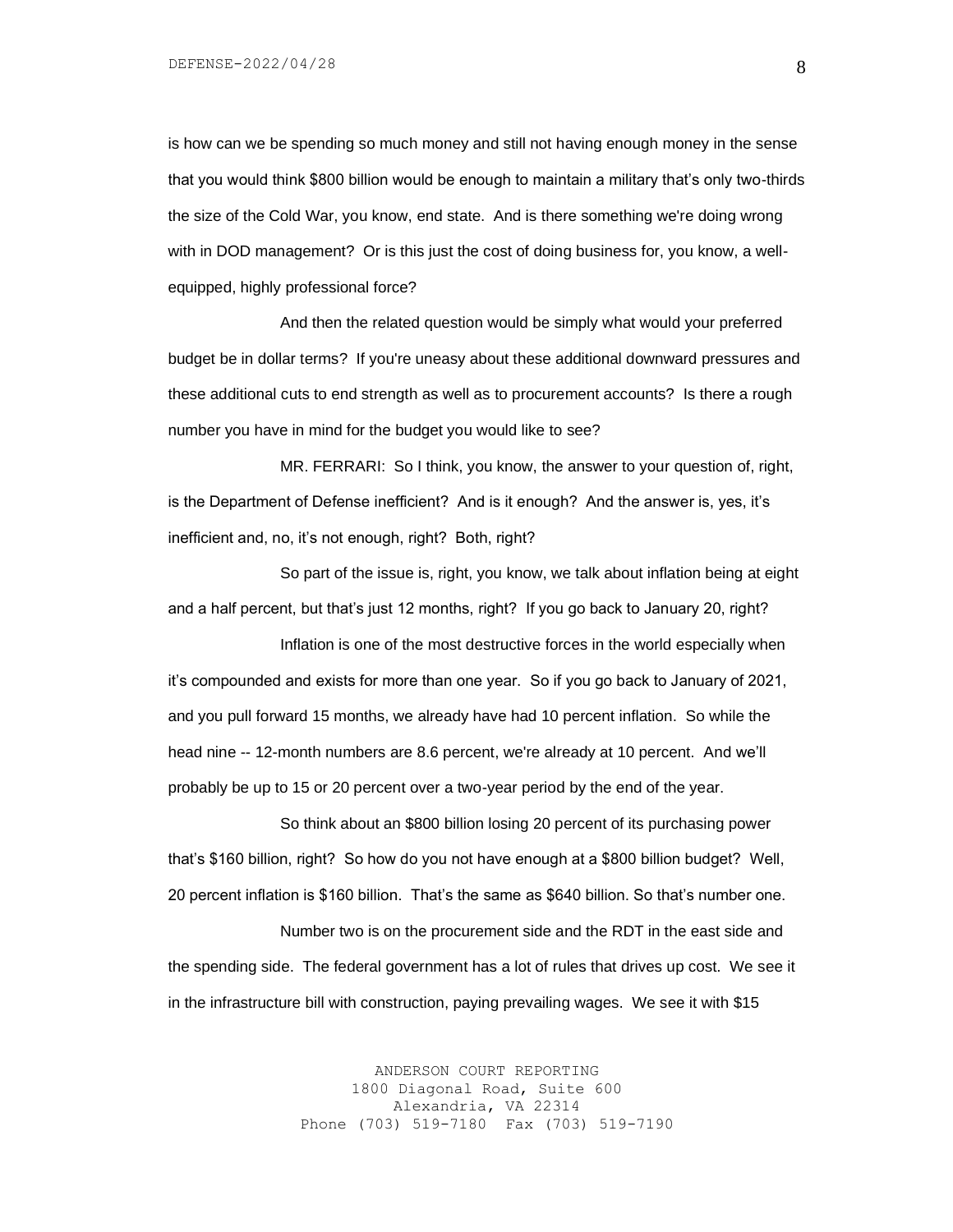minimum wages. We see it with all of the rules on companies, right? What they have to do in order to do business. So the procurement costs, it's not as simple as going to Best Buy to buy a computer, right?

So the cost of doing business with the Department of Defense is high, which means you then you get less bang for the buck that you're spending in all your investments, right? From construction to procurement to even research and development. And companies will tell you, they have to keep two sets of books. They have to have all sorts of accountability in how they do human resources. And so, all of that adds friction and time to the cost.

And then lastly, right, the cost of, right, the government is funded sometimes six months late. And there have been estimates that, you know, that it's like buying your groceries at 7-11 instead of Costco when that happens, right? You pay a premium and there have been some estimates. Nobody knows exactly that that wastes \$3 billion, right? So over the course of six months or a year, there goes another \$30 billion in lost buying power that the Department of Defense would have.

So those are three reasons why you're getting a lot less than you need.

MR. O'HANLON: Thank you. Excellent overview. And now, Elizabeth, I would like to go to you. And again, just, you know, commemorate and recommend the defense spending by states' report that you folks do, which is such a great resource. We can just Google that phrase and it will come right up. I just did it before the event.

And, you know, it's actually a fun read. For one thing, who would have thought -- and we'll play a little trivial pursuit if you want, except it's not trivia. It's pretty - who would have thought that the number one state for defense spending now is Texas, far and away? It used to be a closer competition with California and with nearby Virginia. And Virginia and California have sort of treaded water. And Texas has shot way up. Who would

> ANDERSON COURT REPORTING 1800 Diagonal Road, Suite 600 Alexandria, VA 22314 Phone (703) 519-7180 Fax (703) 519-7190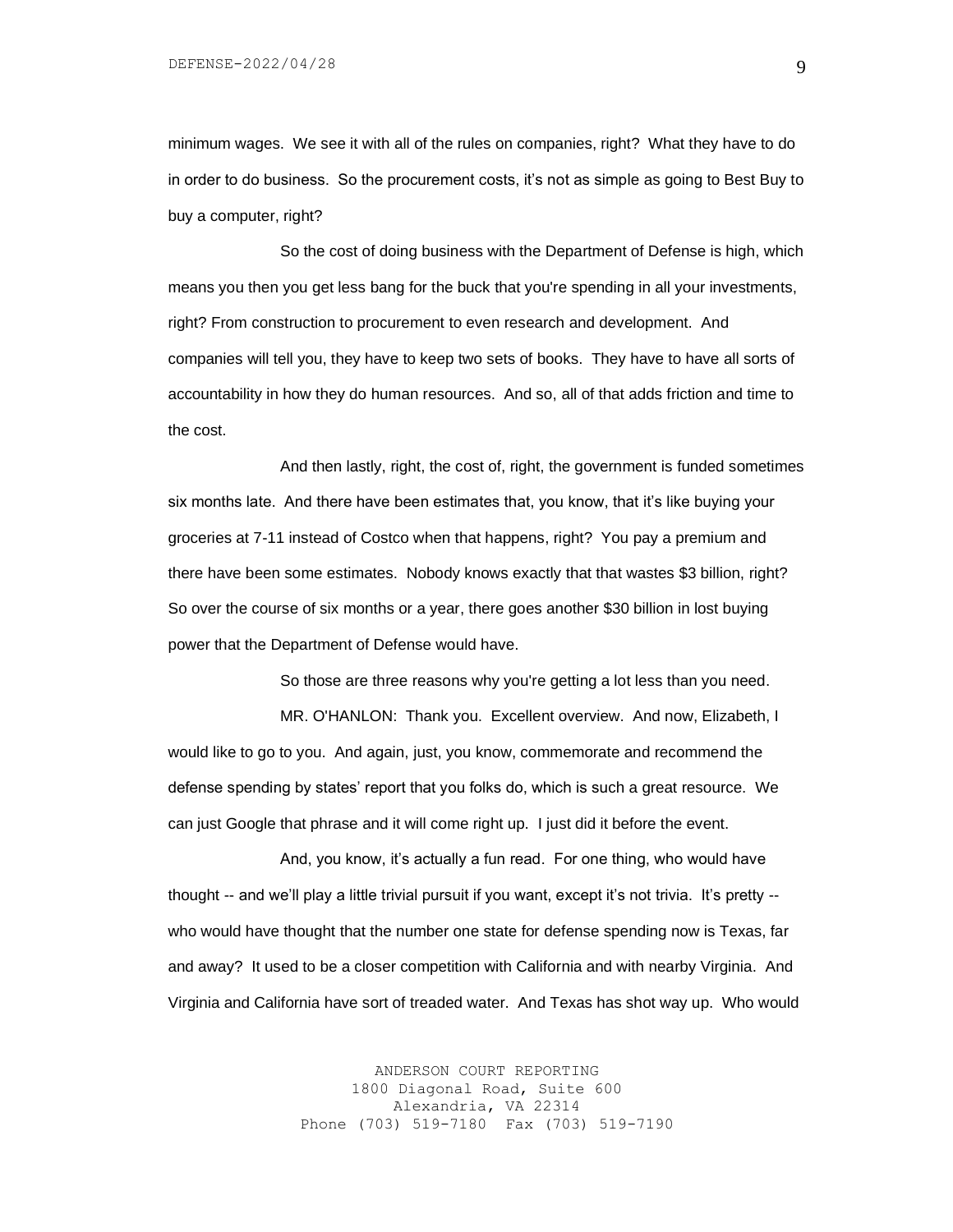have thought that the number one state by defense spending relative to state GDP would be Virginia? And the number two would be Hawaii? I guess it sort of makes sense when you think about it.

Anyway, there are a lot of nuggets like that. So let me turn the floor to you. And ask you to just help us understand this report and how it can be a resource for people?

MS. CHIMIENTI: Absolutely. And thank you for the plug and thank you so much for organizing this event today. Before I start talking about the report, I just wanted to say that Mr. Patrick O'Brien, the Director of the Office of Local Defense Community Cooperation, regrets that he had to a scheduling conflict and wasn't able to join us for the conversation today.

But we really appreciate your interest and helping us get the word out because we have been producing this report now for eight years and it is full of these kinds of nuggets of information where you start thinking, oh, okay. That makes sense because it's a state with a small duty appeal. Or, oh, you know, I guess, wow, Texas, F35. That really, you know, that obligation made a big dent in that state's anticipated budget over a number of years to come.

So for folks who aren't familiar with the Office of Local Defense Community Cooperation. We used to be called, the Office of Economic Adjustment. And we were started in 1961. Our mission has grown substantially since then, but part of what we do is we carry out the defense economic adjustment program and that is written into an executive order.

And that program encourages public cooperation and private involvement in defense economic adjustment activities. So we have found that it is very hard to encourage that kind of cooperation when state and local leaders, for example, you know, mayors --

MR. O'HANLON: You're good now. You went away for a little bit visually,

ANDERSON COURT REPORTING 1800 Diagonal Road, Suite 600 Alexandria, VA 22314 Phone (703) 519-7180 Fax (703) 519-7190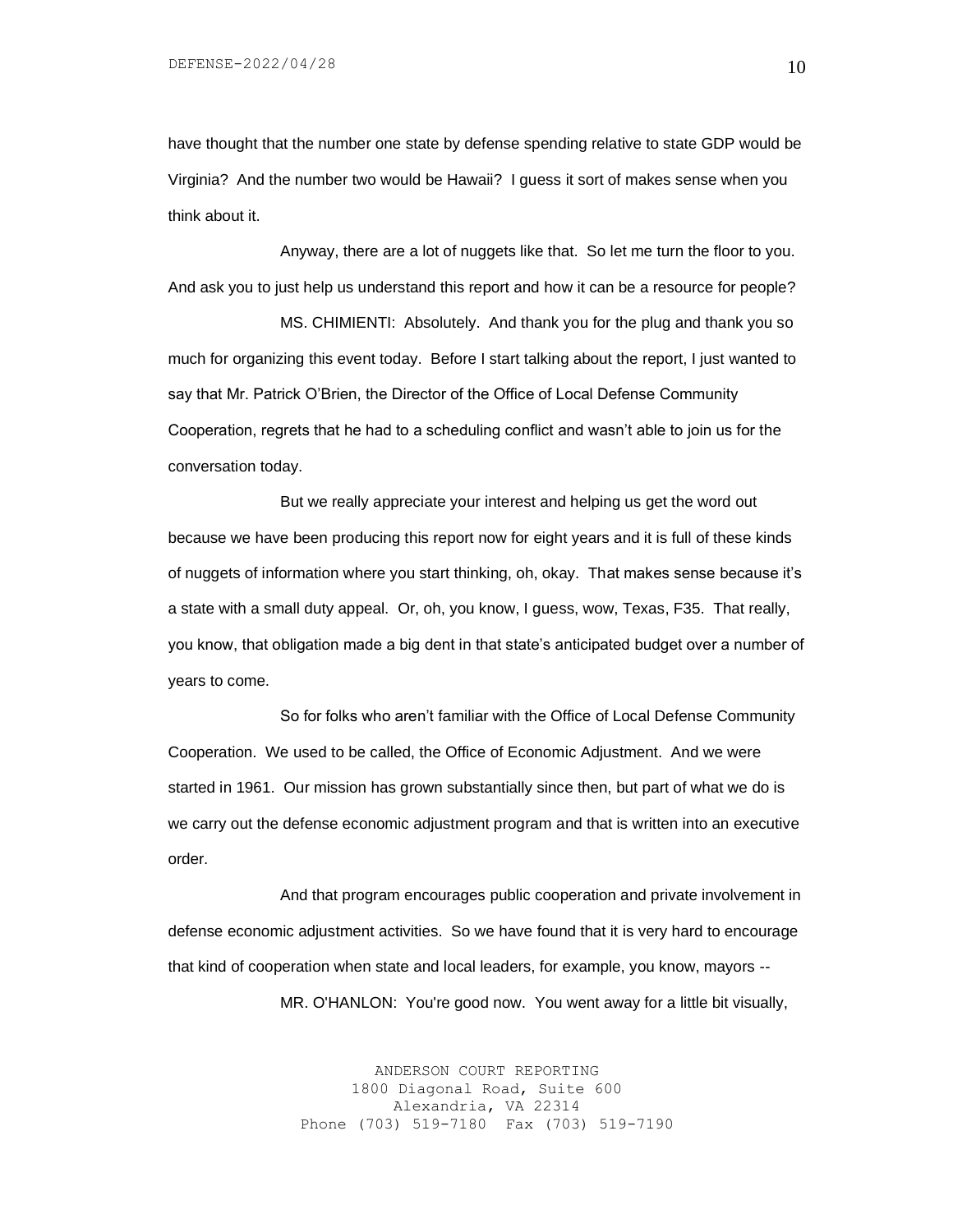but you're back so please continue.

MS. CHIMIENTI: Okay. Thank you. So I'm sorry about that technical issue.

MR. O'HANLON: No trouble.

MS. CHIMIENTI: I think I was getting a spam phone call.

In any case, we found it's very hard to get that kind of cooperation and engagement in defense related economic adjustment activities. In this case, supporting the defense industrial businesses. It's hard to do that when your public and private sector leaders don't have a full picture of the impact of defense spending in a local area.

And, you know, as General Ferrari said, you know when you're passing by a military installation. It has a gate. It has a fence. When you are driving past a machine tool shop on the highway, you may have no idea that 20 percent of its revenue comes from a subcontract from the Department of Defense. And so, this report is a first step in trying to help communities understand where defense spending is located. We're finding installation side as well as on the industry side.

We did release the fiscal year, 2020 report. It's blue. That's terrible. All right. It's blue, and it's at oldcc.gov. We released the report on the 50 states and the District of Columbia in October of 2021. And then we released a supplemental report that covers defense spending in five territories in February. We were hoping to release them together, but the GDP data was a bit delayed from BEA because it was 2020 so it came out a bit late. But we hope that these two reports are really useful starting points for states and communities as they dig into some of the challenges that are facing DOD.

You know, the pledging challenges including workforce shortages, innovation challenges, the reprioritization of spending from legacy systems to our advanced systems. These are all areas where DOD can't do it alone. The federal government on its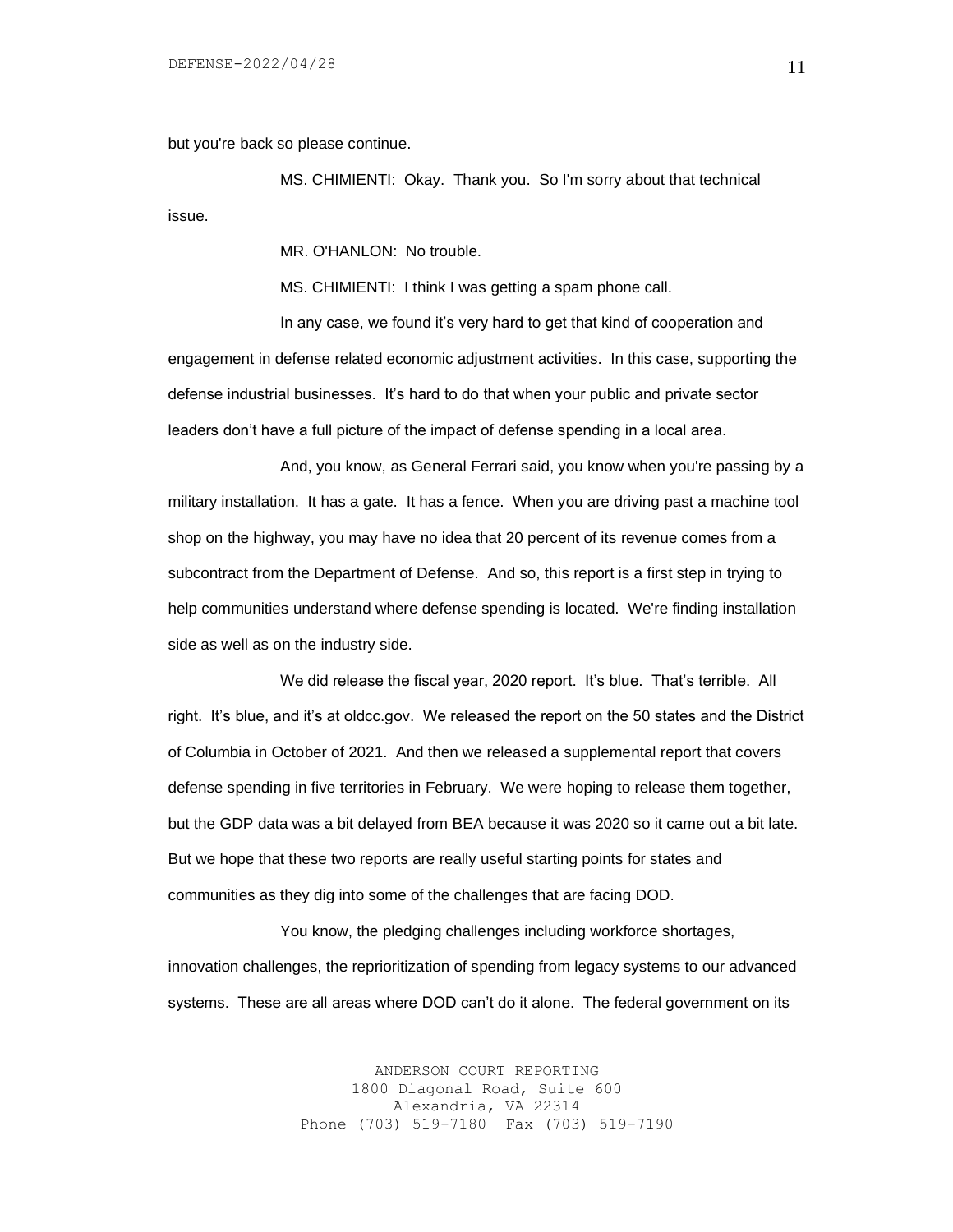own isn't going to be able to do it alone.

We need the support from the private sector. We need states and communities to try to harness some of that through Centers of Excellence and through some really deliberate activity to understand what's going on in their economies and how they can support both the near-term challenges that are currently tripping us up in some of our supply chains. And then also, to understand what it will take to move some of these companies from legacy systems potentially to more advanced technologies.

MR. O'HANLON: That's great. So let me have a follow up question or two with you. And then I'm going to go to audience questions that have already been coming in.

One is you mentioned the F35 and that's a good example of a system where I would like to drill down a little and help make sure we all understand one key point. Because of course the F35, the main contractor, the lead contractor is Lockheed Martin based in Texas. But I have been to F35 production facilities in California that are run by a subcontractor to Lockheed.

MS. CHIMIENTI: Right.

MR. O'HANLON: And so, does your data assign the entire F35 contract for the state of Texas just because Lockheed is headquartered there? Or do you have the granularity in your information to be able to apportion for something like that into the various states where the key manufacturing occurs?

MS. CHIMIENTI: That's a great question. So it depends. If those spending is within Lockheed, but it's just been, you know, moved around to different factories around the country, but within the company. The federal government does not require the prime contractor to report all of the locations where it's producing a system. And so, it will just have one place of performance for the prime contract.

The primes are required to report subawards. So we do have information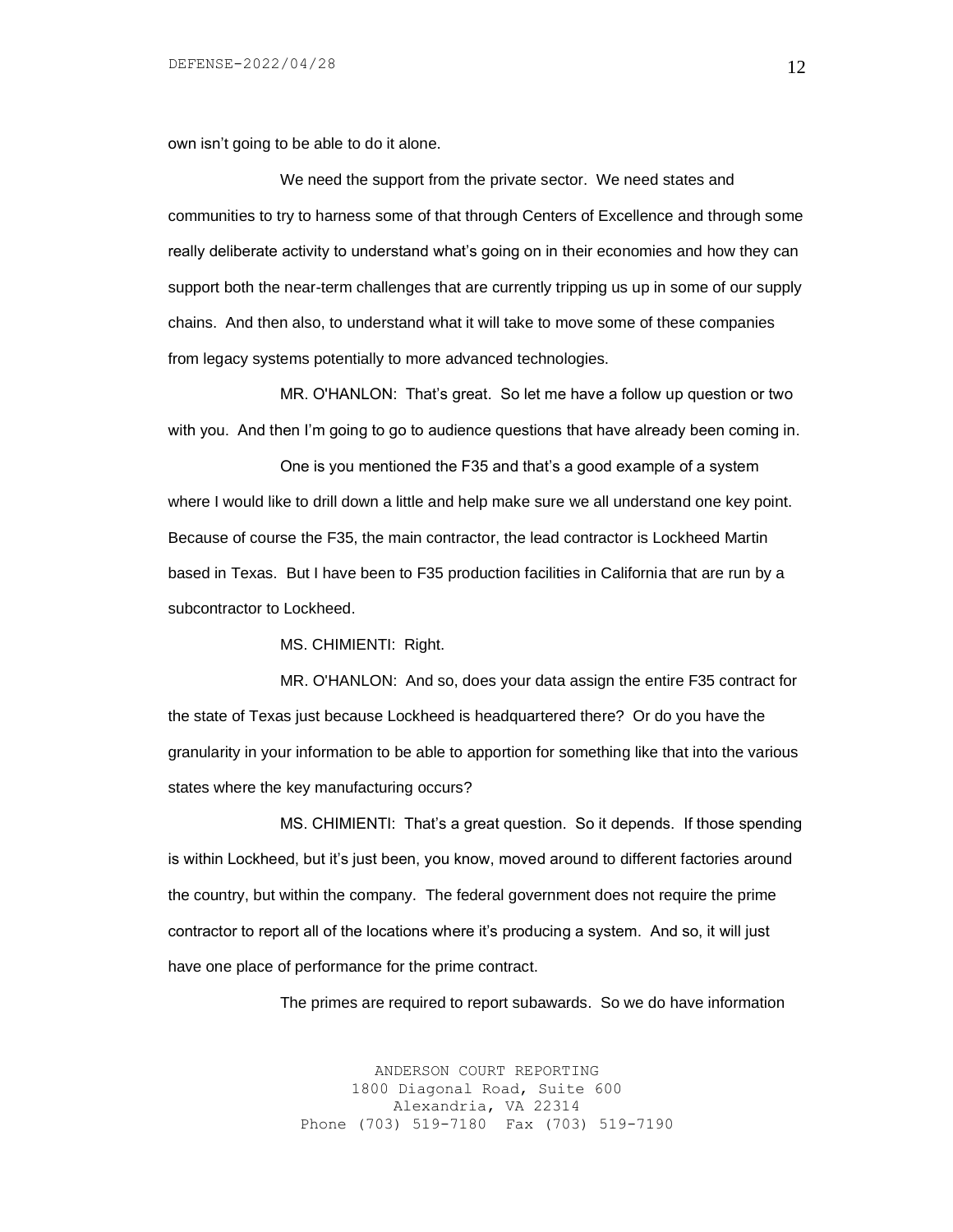that's in the Treasury system, U.S. Treasury runs usaspending.gov, which is a great resource for identifying the locations of both prime contracts as well as those first-tier subcontracts. Once it goes below that there's no reporting (inaudible). And so, that data is at a federal level. But that's a place where governors, mayors and, you know, industry associations, economic developers, manufacturing extension partnerships. All these folks can go out and do some legwork and do some surveys to find out who's working on what (inaudible).

MR. O'HANLON: And then one other -- thank you. That was very helpful. One other big, broad question would be just to help people paint a map of the United States. I mean, I've looked at the tables for the top 10 states by overall defense contracts with the caveat that you just mentioned that the data is not perfect.

And then also the states, the top 10 for defense spending is a percent of GDP. And the way that I process it, and I'm just going to put it out there and ask you to comment or correct me or just paint a map for others that maybe is better than mine. But when I think about where the highest concentrations of defense spending are in the United States. I think of certainly of Texas. And then the states that border the Pacific Ocean, although not Oregon so much.

But Washington state has a fair amount and California not relative to state GDP, but because of the sheer size of California and the naval bases, it's an important state. Hawaii and Alaska, a pretty small populations, relatively small GDPs, but a lot of military infrastructure.

So all the states along the Pacific have pretty high spending. Florida has pretty high defense spending. And then the northeast sort of starting from -- well, maybe with -- both the Carolinas have a moderate amount. But then certainly, Virginia and Maryland have a lot. Not so much New York state, although it has some with Fort Drum.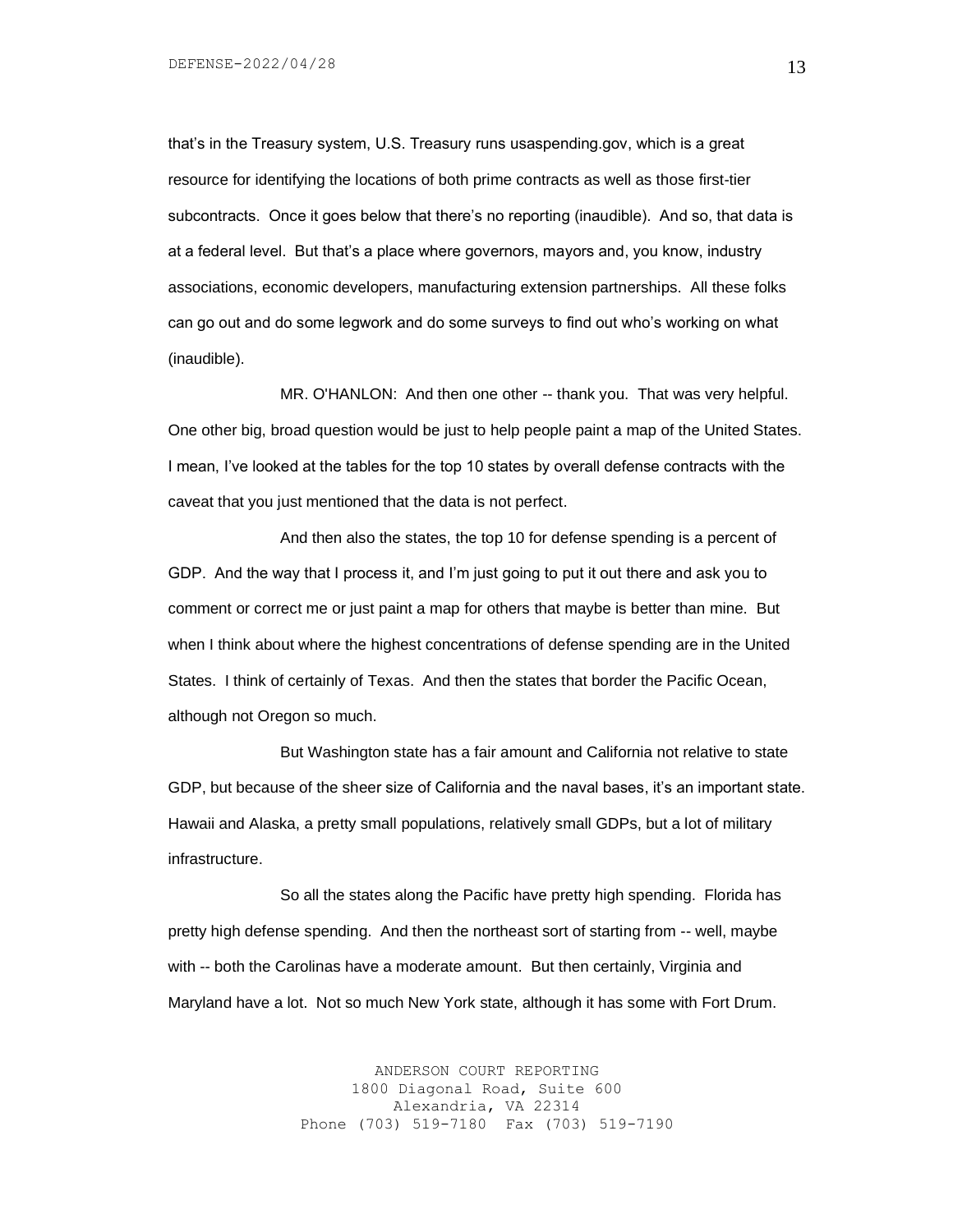But then in New England there are a number of states, relatively small states with shipyards or what have you. That even though a lot of their traditional fashioned air force and army bases have shut down, they still have a lot of the shipyards.

So basically, the northeast through the mid-Atlantic states on the east coast is an area of relative concentration. And then Florida over through the deep south, Mississippi, Alabama. Not so much Louisiana, but over to Texas is another area of relative concentration.

The Pacific states relatively high for the most part. And then sort of the center north of the country not as much, and relative to GDP. And relative to their population as well. Is that a fair way to paint a picture of where defense activity is concentrated in the United States?

MS. CHIMIENTI: Yes. I think so. And I think, you know, you want to not forget about the southwest especially as we're ramping up missile production again and other kinds of testing.

There is -- I wish I had a slide. But on page 14 of the report, we do show kind of a color saturation map of total spending across the states as a share of state GDP. And that might be something of interest to the audience.

MR. O'HANLON: Good. I'm going to go to the audience questions now. I'm not going to ask you to respond to this right away, but sort of a follow on to what I was just talking about.

And a nice segue to our second panel will be to the extent, Elizabeth, you're able to describe where the most important areas of high technology manufacturing occur separate from overall defense spending? So sort of looking not so much at the bases and the people, but more, you know, at the uniformed personnel. More at the industry and the research laboratories.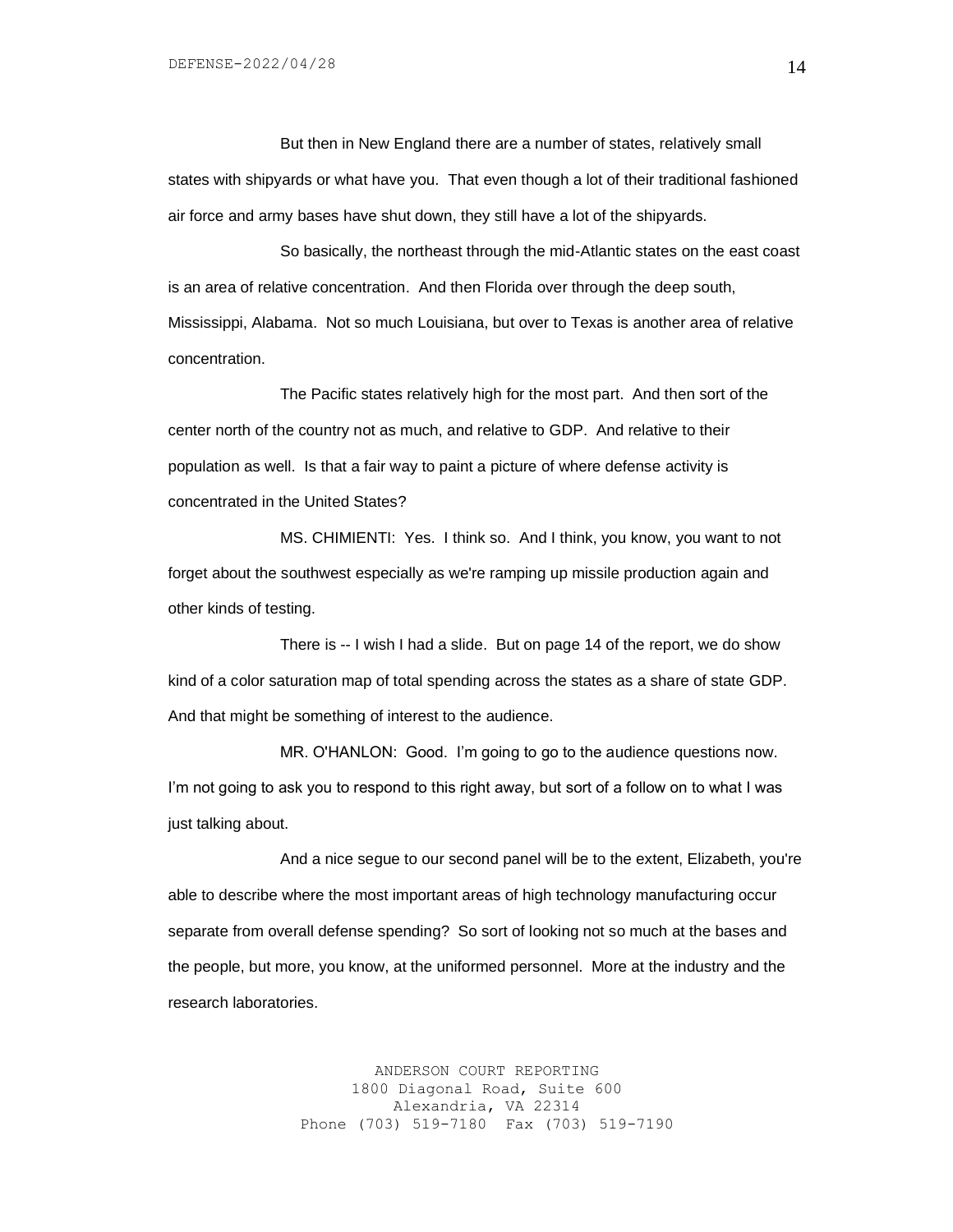And I know you just alluded to the southwest. That's going to be part of any such answer. But let me just let that question sit for a second and put maybe -- I think we have about six or seven questions. So I'm going to try to batch them or, you know, group them in about three each. And then give you a chance to respond. You don't have to both respond to every question, but maybe pick one or two if you could.

So the first question is money being placed to dismantle legacy systems - this is maybe more for John -- as well as modernization? And so, we're thinking of, in this case, he's referring to technology that can mine power from dismantling landfills?

So the next question would be is there way to include states like West Virginia, other industrial or mining oriented states, other states in sort of the Appalachian or industrial "west belt" regions, the broader Great Lakes region. Is there a way the DOD can and should be trying to spread more of its resources into these areas? You know, a lot of times the talk is about getting Silicon Valley more involved. But we know California is already involved. Massachusetts is already involved. What about the heartlands so to speak?

And then the third question gets to small communities and small businesses. And the question is is there a way they can help support the national defense strategy? So not just asking for handouts, but sort of the John F. Kennedy, ask not what your country can do for you, but what you can do for your country. Is there something small communities and small businesses can try to do more themselves even within the existing budget and the existing set of laws and regulations that govern defense procurement?

So that's a lot to chew on, but I hope we can get a couple of thoughts from each of you starting with John, please.

MR. FERRARI: Yeah. Thanks. So I think the most significant thing that's happening right now in the Congress is that China Competition Act. And it got bipartisan

> ANDERSON COURT REPORTING 1800 Diagonal Road, Suite 600 Alexandria, VA 22314 Phone (703) 519-7180 Fax (703) 519-7190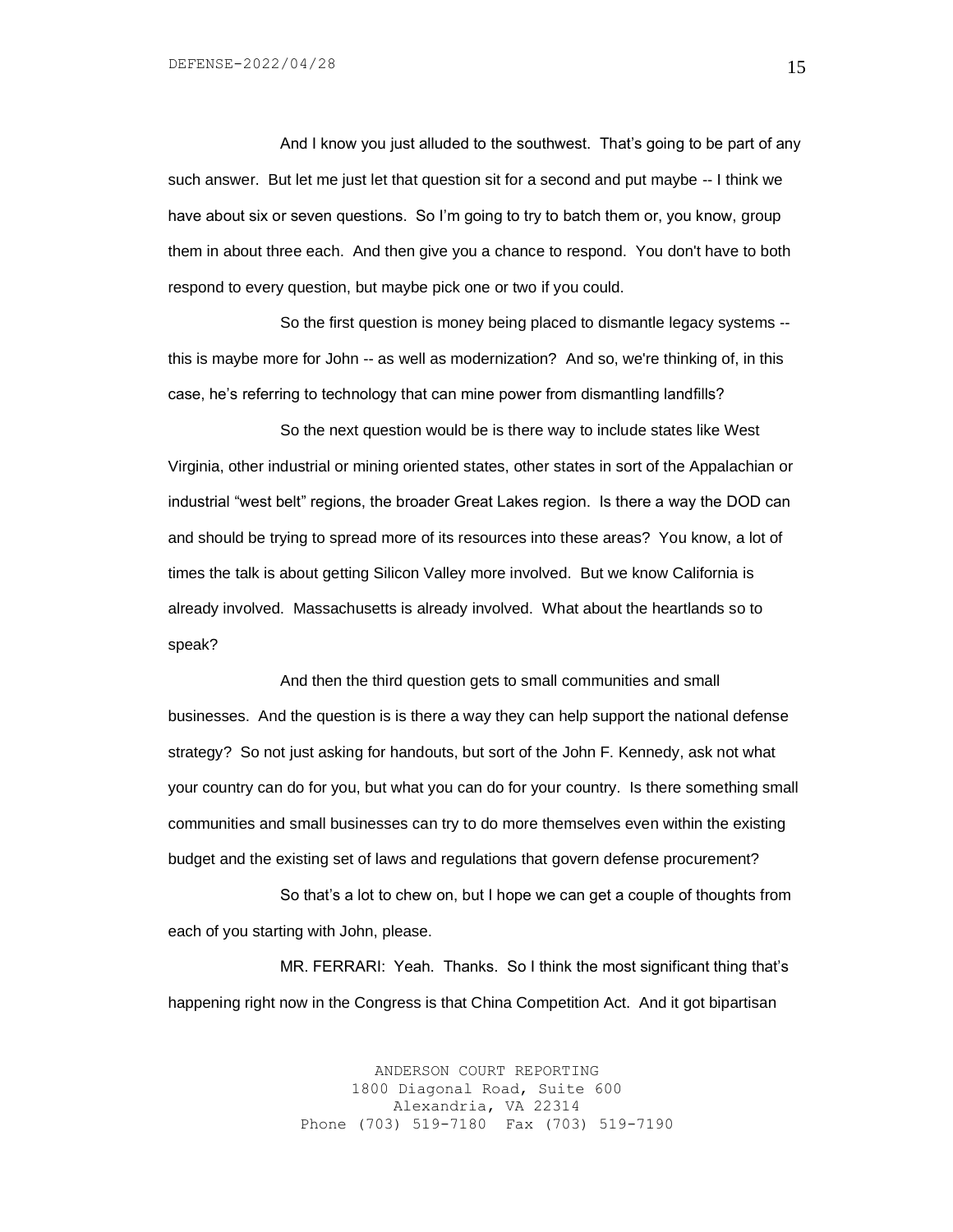support in both chambers, right? The bills are different than the House and the Senate.

But it's going to fund depending upon, right, which version. Anywhere from \$50 to \$100 billion of production and also rare earth metals, right? Things to disentangle our supply chain from China. So if you look at West Virginia, the heartland. Somebody talked about mining. A lot of that work, a lot of that the jobs that used to be there and the facilities, right, all went over when we outsourced manufacturing to China.

And now, there's a big desire to bring that back. And so, you see that I think some of the -- there's talk about building semiconductor plants intel, right, in the industrial heartland. Rare earth metals from mining are going to need to come in production for green energy. But, you know, that's where a lot of people talk about it. But also, for titanium. You see the war in Russia. A lot of rare earth metals coming from there now that we're not going to be able to get to.

So I think that China Competition Act, if I was in industry or in the heartland, I would look at where the money might be flowing to there to see which parts of, right, kind of the nontraditional defense space are going to be beneficiaries.

MR. O'HANLON: Excellent. Elizabeth, over to you, my friend.

MS. CHIMIENTI: Okay. So, you know, I would say that I think there is high tech manufacturing clusters going on all around different materials as well as advanced manufacturing. If you talk to the folks in the manufacturing innovation institutes, they have networks all around the country.

So there are certainly hubs, but I think there is more and more opportunity to try to share the learnings of some of these really dense innovative areas with companies all around the country to help them get up to speed and adopt more advanced practices so that we as a nation can excel and protect our national security and our economic security.

So I think folks on the second panel will probably have more to share about

ANDERSON COURT REPORTING 1800 Diagonal Road, Suite 600 Alexandria, VA 22314 Phone (703) 519-7180 Fax (703) 519-7190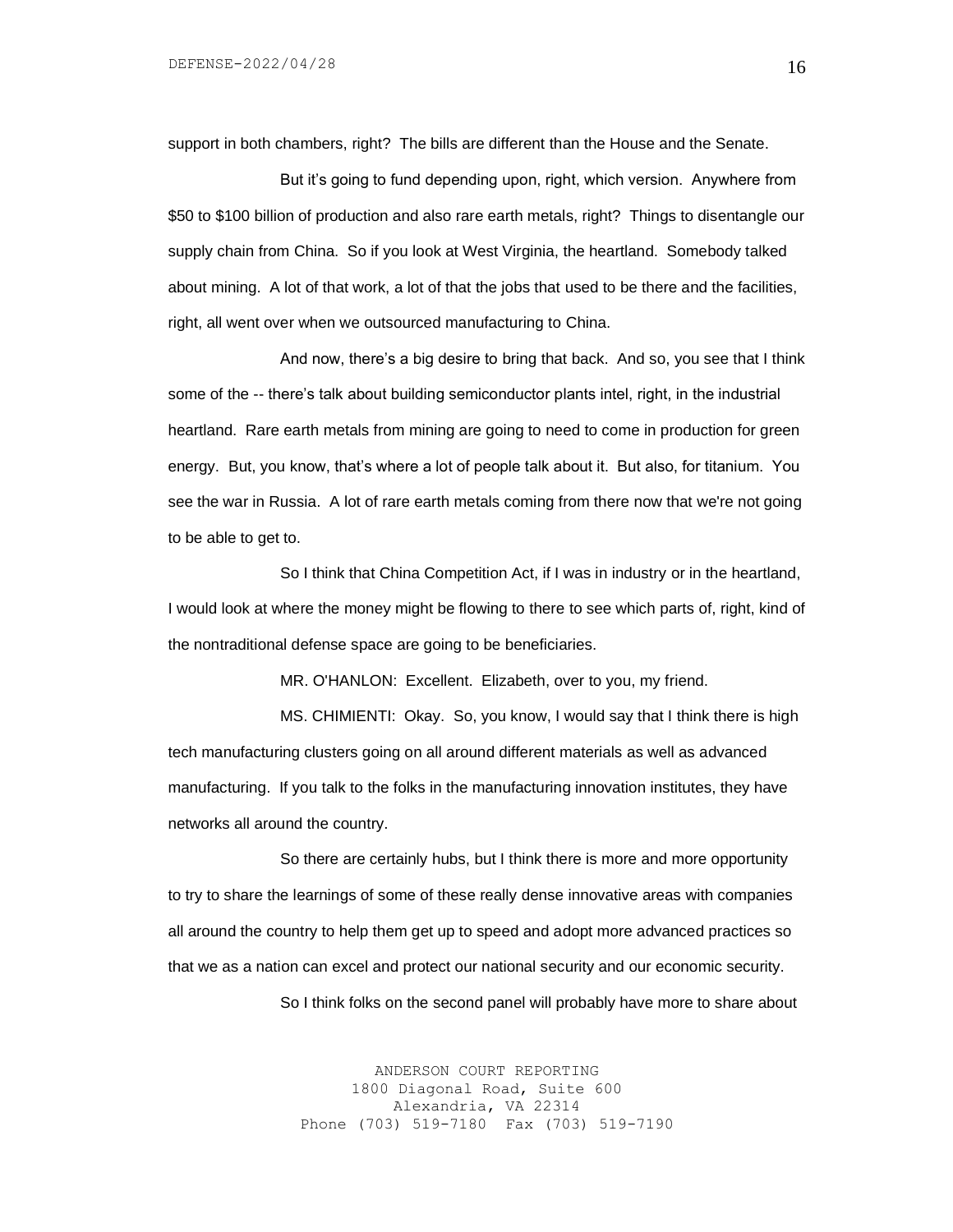that, but I think the manufacturing innovation institutes are an interesting place to look for some direction.

And then in terms of, you know, what support is out there for smaller communities and smaller business? For communities that already have a high kind of concentration of defense spending or defense employment, my office, the Office of Local Defense Community Cooperation, we do have the authority to make grants to help communities with modernization.

So try to look at what is being currently produced? What the company's capabilities are, you know, broadly speaking? Not just one specific company, but, you know, what is the region doing right now? And again, trying to get a better understanding of what would it take to help those companies and the workers at those companies to work on more advanced technology or with more advanced materials?

And that kind of work, you know, it takes planning. And so, some of this is about planning, but then it's also about understanding is this going to require new curricula? Is it going to require retooling? New equipment? So there's a lot that can already be kind of pieced together at an early stage.

So I would encourage communities that aren't necessarily the most hightech, but they'd like to see their communities get there to reach out to us. And we would certainly look with them at what their interested in pursuing.

MR. O'HANLON: That's really an important answer and thank you both for, you know, reflecting on that set of questions because if I understand you right what you're saying, Elizabeth, is that of course the United States in a longstanding matter of policy if not principle refuses to have sort of a national industrial strategy. We don't like to have the government pick winners or choose manufacturing destinations.

Of course, there's always been a history of the imperfect implementation of

ANDERSON COURT REPORTING 1800 Diagonal Road, Suite 600 Alexandria, VA 22314 Phone (703) 519-7180 Fax (703) 519-7190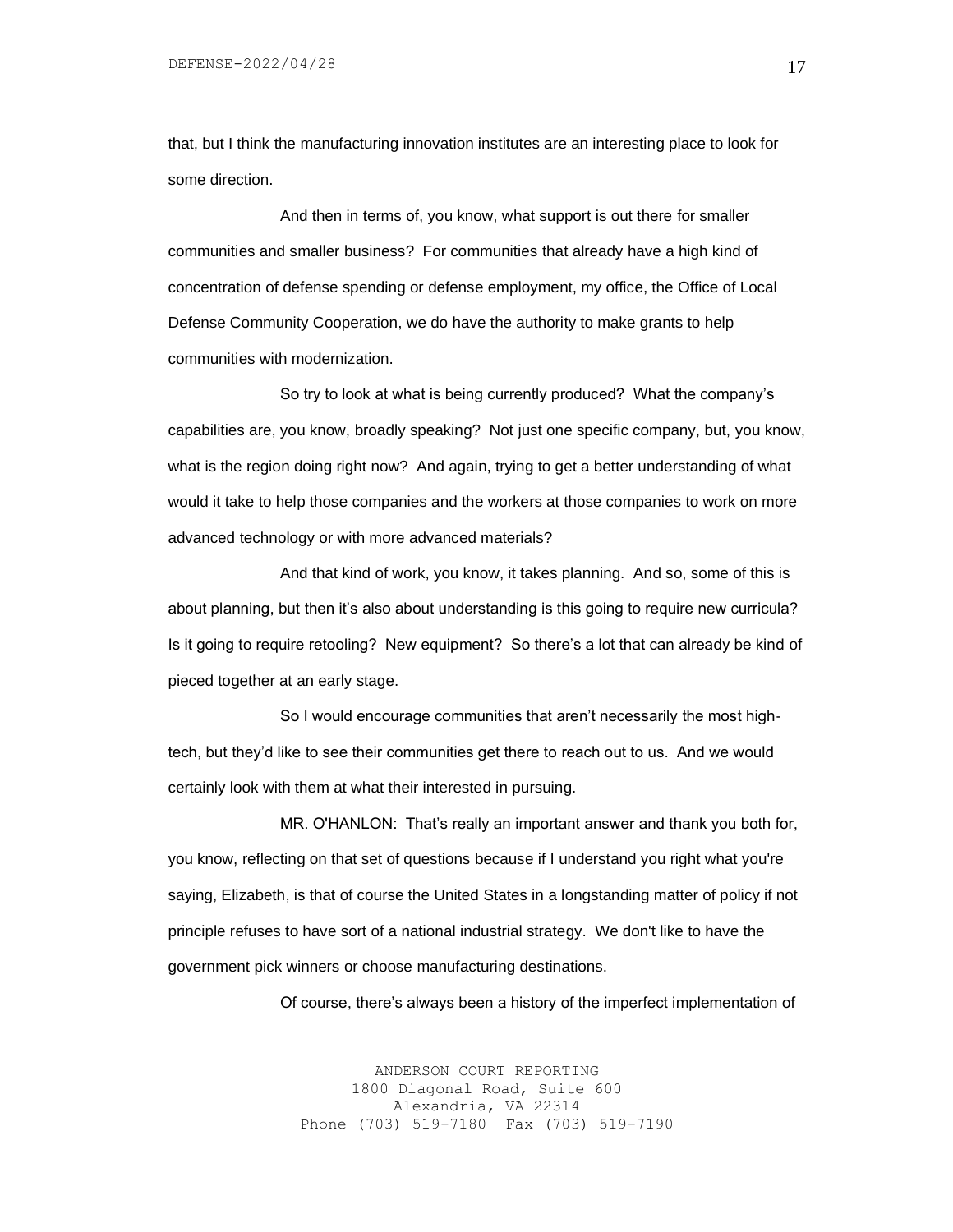that philosophy. And sometimes, things happen behind closed doors in the past that, you know, amounted to certain companies being favored. But we have a policy of a leveled playing field. But you're saying that even though DOD is not deliberately trying to move more, a higher fraction of defense industry to Kentucky or West Virginia or Ohio or Minnesota.

That you do have ways that are sort of -- at the level of seed money. At the level of transition assistance to help people get better organized to then be able to compete better in affect. But you're not really trying to make the final decision about where resources are directed. But you are trying to help people get more competitive so they can compete better for those resources. Is that a fair summary?

MS. CHIMIENTI: Yeah, I think that's correct. It's understanding what your assets are. What kind of resources you have in terms of your universities, community colleges, your industry associations? And then figuring out how to move forward, yeah.

MR. O'HANLON: Great. Okay. One last set of questions for you two. And this is great discussion. And so, maybe again you can each respond to one or two and then we'll thank you and move onto panel two. But I've got about three or four more questions.

One is again to talk about inflation. John, you've already spoken to this, but maybe, Elizabeth, you could also speak to what's the real inflation hit to the DOD budget so far? And what's the range of plausible outcomes, let's say, by the end of 2022? John already gave his best guestimate, but I would be curious for yours.

Another question would be that most of the vulnerabilities in the defense supply chain fall below those so-called tier one subcontractors that you mentioned earlier, Elizabeth. And I think Kathleen Hicks, Deputy Secretary Hicks, recently pointed out that we've lost up to 40 percent of some of the smaller contractors. So what has DOD done to try to address that problem? Or doesn't DOD even really see it as a problem? Apparently,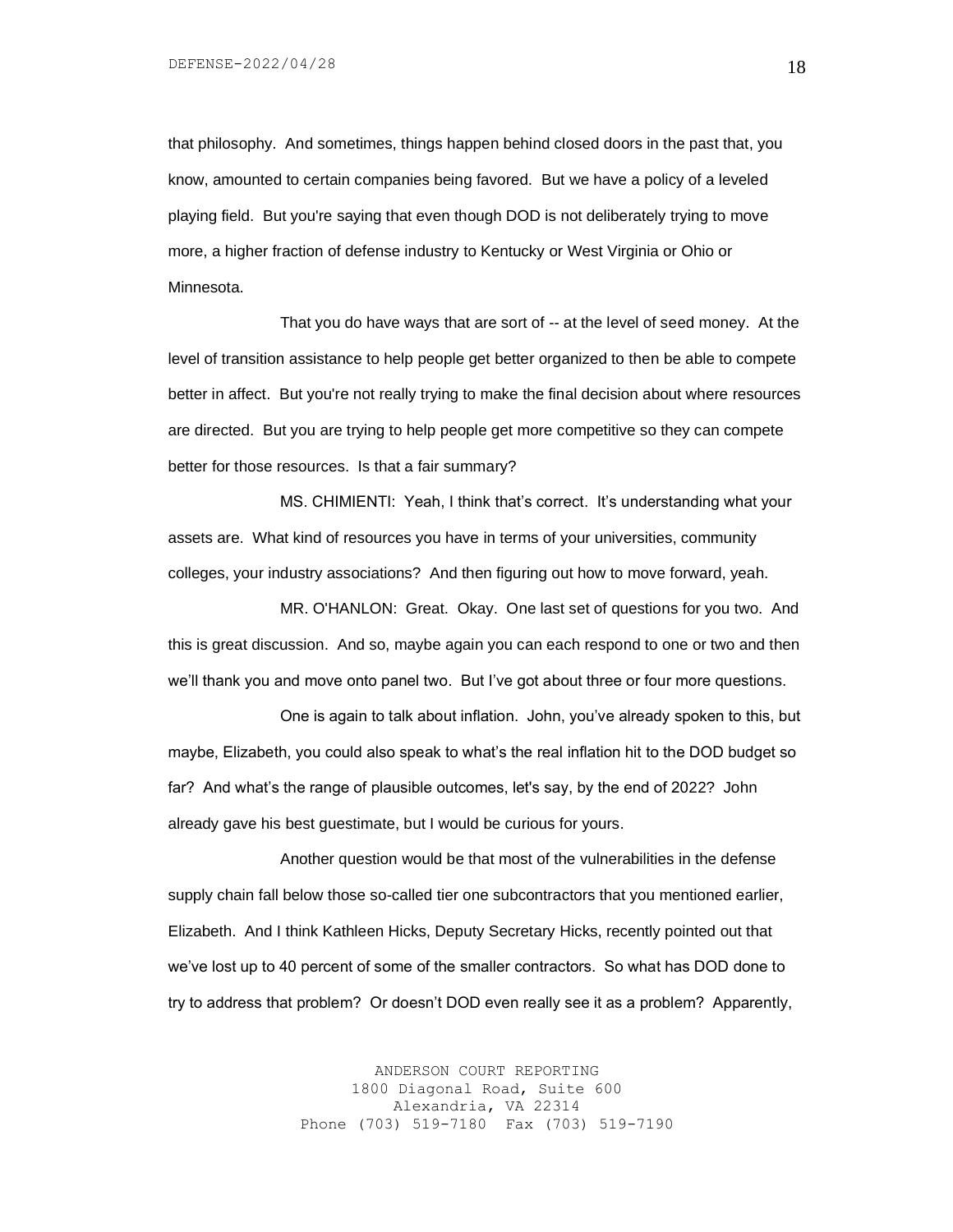Secretary Hicks does, but I'm just wondering what that means for policy?

And then the third question. University-based defense entrepreneurship programs like Hacking for Defense have sparked real excitement at the possibility of building up innovative startup communities around defense challenges. Can university entrepreneurship ecosystems help more than they have so far? Or maybe at different locations?

And then finally, what contracting mechanisms and funding streams have been identified to help fulfill the strategy from the energy and utilizes perspective specifically? I don't know if that's a question that either of you can comment on as well. So again, maybe, John, back to you and one or two of those questions you'd like to respond to that would be much appreciated.

MR. FERRARI: Thank you. So the first is I'd like to say that the universities are an incredible place to start, right? Because the Department of Defense actually has longstanding relationships and centers of industrial and technological excellence with many different universities.

If they are in Oklahoma, a lot of the munitions research and development is done at the university there. So I would think that, you know, if you're a small business or an entrepreneur, you need to look at your university and see where their expertise is with the Department of Defense and then build clusters that way.

Because it's very difficult to build a cluster that doesn't exist. Not impossible, but your best bet is to partner and infiltrate within the universities because there's money already flowing there and expertise. So that's number one.

On number two, the small business. Yes, it's a big problem and everybody has known that. And the Department of Defense, the acquisitions, the statement they've just put out a report on, right, how to shore up the supply chain. But the Department is

> ANDERSON COURT REPORTING 1800 Diagonal Road, Suite 600 Alexandria, VA 22314 Phone (703) 519-7180 Fax (703) 519-7190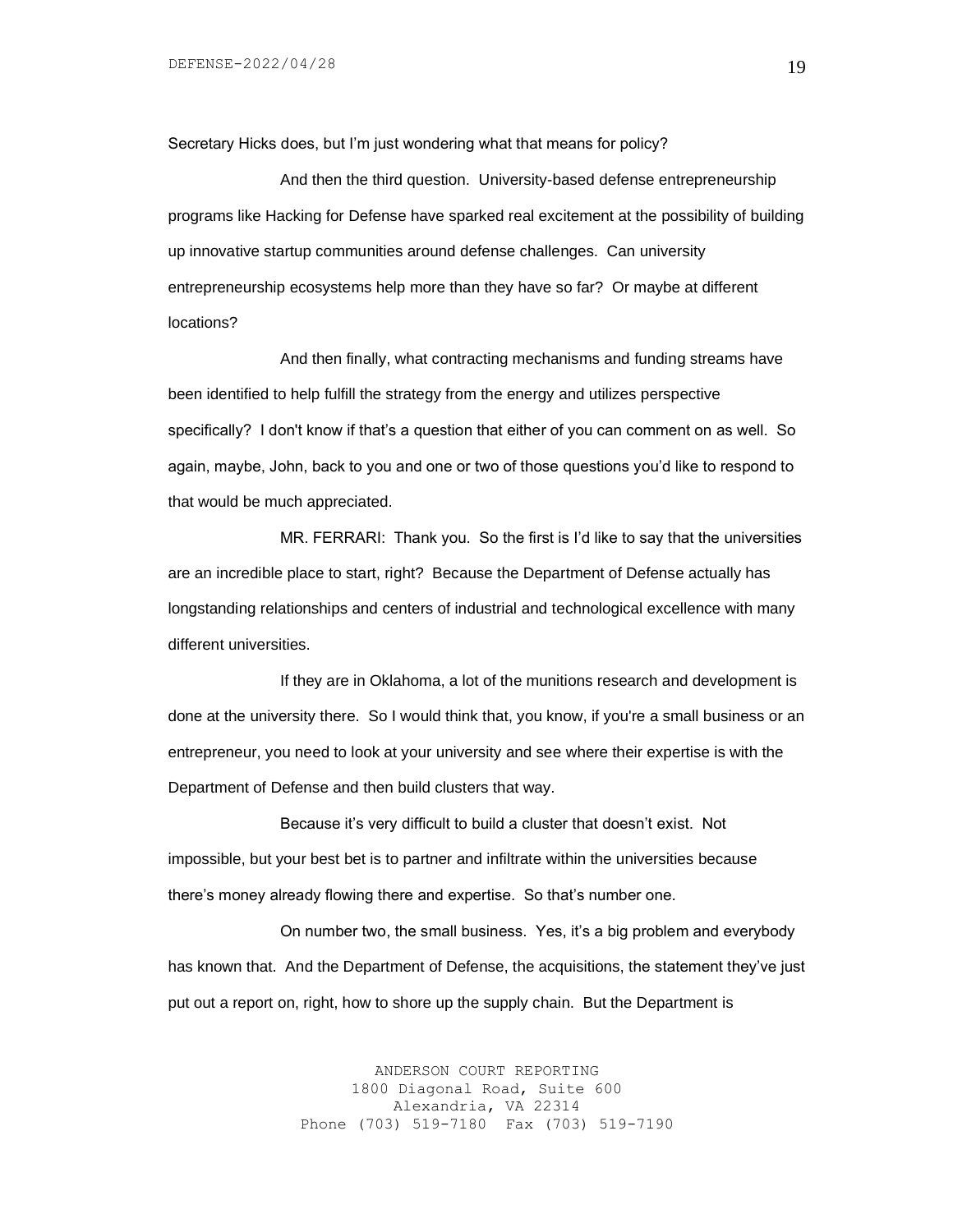conflicted, right, because as much as we don't like industrial policy, we don't like industrial policy. And we have tended -- the Department of Defense has tended to contract to monopoly, my words, right? Which is fewer and fewer contracts because it feels it gets more efficient spending by having, you know, bundling up things.

So when the -- if you think on the joint strike fighter example in California, right? It used to be that the navy, the air force and the marines each had their own fighter aircraft, right? And all the supply chains that went with that. Well, we somehow thought that maybe the Soviets had it right. You could centrally plan it and we would just have one company build it, right?

Then all the redundancy in the supply chains, all the, right, go away and you wind up with something that's very efficient but maybe not very effective as we've seen with, you know, supply chain interruptions. And so, that's going to be a C-shift change in the Department. And it's still wrestling with how do you have multiple redundant supply chains?

And the answer may be start procuring in smaller and smaller batches. Procure for effectiveness and surge capability which is much more expensive than efficiency. So those are the two things. And I'll pass the baton over to Elizabeth.

MR. O'HANLON: Thank you. And, Elizabeth, yes. Over to you, my friend. MS. CHIMIENTI: Okay. So thing I would agree is for sure the universities are a great partner for supporting innovation. And we've seen -- we have a program in our office that defense manufacturing communities support program. This is going to be the third year that we're putting out a notice of funding opportunity this summer.

And those are consortia that are trying to make long-term investments in cutting edge technologies. And one of the key partners we've seen in basically all of the consortia are universities. You know, these are folks that are trying to make long-term investments in critical skills, facilities, workforce development, research and development as

> ANDERSON COURT REPORTING 1800 Diagonal Road, Suite 600 Alexandria, VA 22314 Phone (703) 519-7180 Fax (703) 519-7190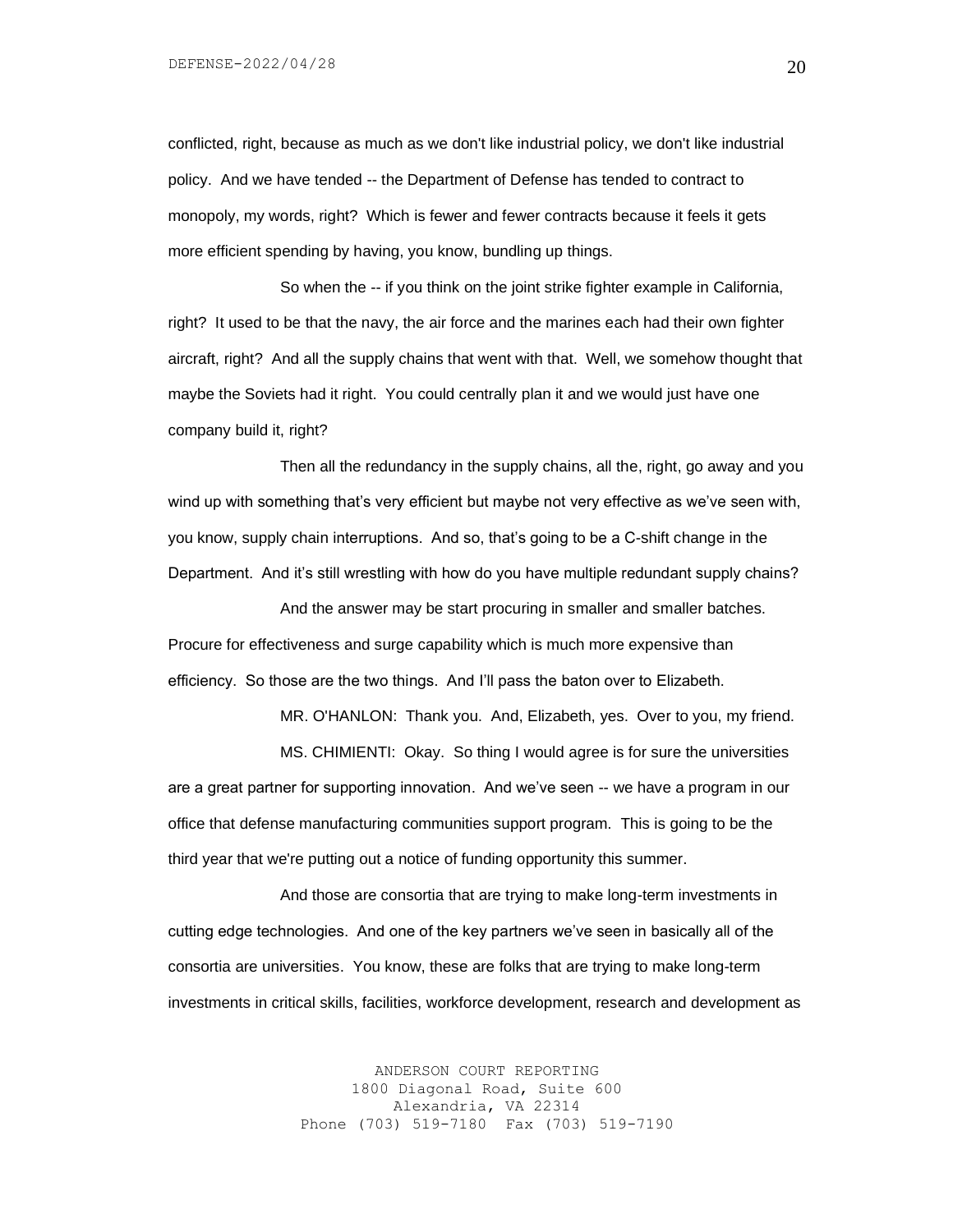well as small business support to strengthen our national security innovation base.

So if you are not a part of one of those applications. Or your region hasn't submitted one ever, I would encourage you all to look into that program.

MR. O'HANLON: Excellent. I want to thank you both very much for a very wide ranging and productive conversation with a lot of information about the nature of U.S. defense spending today and also where it exists. Where it's concentrated in the United States. And how communities that want to get more involved and want to be more successful in the defense space might be able to make end roads in that direction.

So thank you, General John Ferrari. Thank you, Elizabeth Chimienti from the Office of Local Defense Community Cooperation. Elizabeth Chimienti, sorry. And you're both just huge contributors to an important conversation that will now without interruption segue into two other panelists who will help us think more about the U.S. defense industrial base.

In the context of defense spending, but also in the context of some of the vulnerabilities that John Ferrari and Elizabeth alluded to.

And I want to welcome Assistant Secretary of Defense, Deborah Rosenblum. The Honorable Madam Secretary who is actually doing two things. Each sounding pretty challenging to me. And a little different from each other at the moment in the Department of Defense. She is the Assistant Secretary essentially for weapons of mass destruction issues and challenges. But she's also the acting Assistant Secretary for Industrial base matters, our most important topic today.

And, Elisabeth Reynolds is at the White House. She has a background from MIT in industrial based issues as well as urban planning issues. And so, comes at this set of questions from a broader economic perspective as well as the Department of Defense or a U.S. military perspective.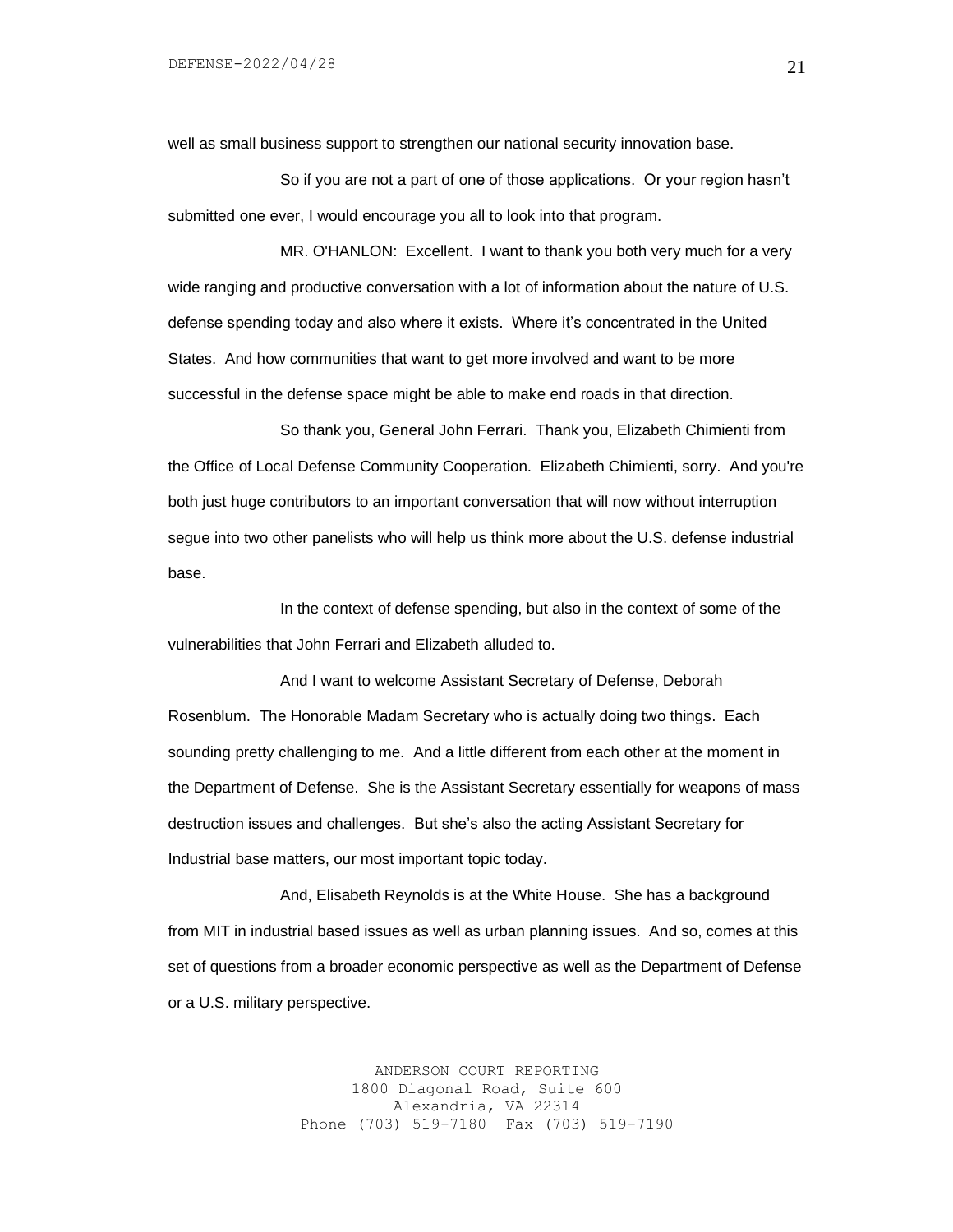So I want to welcome you both. Thank you for joining today and great to have you.

MS. ROSENBLUM: Thank you.

MS. REYNOLDS: Thank you.

MR. O'HANLON: Thank you very much. I think the most natural thing is really to start with a very broad question that also allows you to react to the first panel, if you wish. No need to if you just want to launch into our topic today.

But the broad question I have that builds on panel one, but also gets to what you both think about. Is where are the big vulnerabilities today? And we know that global supply chains for a while were just sort of economic, orthodoxy.

The way to try to make nondefense, but even some defense production more efficient by benefiting from, you know, comparative advantage of different countries. And hoping that sort of this global economic interdependence would serve all of our interests in bringing us together as a humanity.

And with the Russia/Ukraine crisis as well as China's rise over the last decade plus, we've seen the dangers of taking this philosophy too far. And of course, there's been a lot of concern in the United States. We need to worry more about our own semiconductor production capability, our own access to rare earth metals/minerals.

And a number of other areas where we may have dependencies on oversea suppliers. Some of them potentially not friendly to the United States. Optics is another example. I think casting of certain kinds of equipment is a high priority with your offices these days. Some kinetic materials, some explosive materials perhaps also in this realm. I know that recent DOD reporting has identified a short list of areas you'd like to see us get more resilient and more diversified.

So maybe if I could, Secretary Rosenblum, if I could start with you to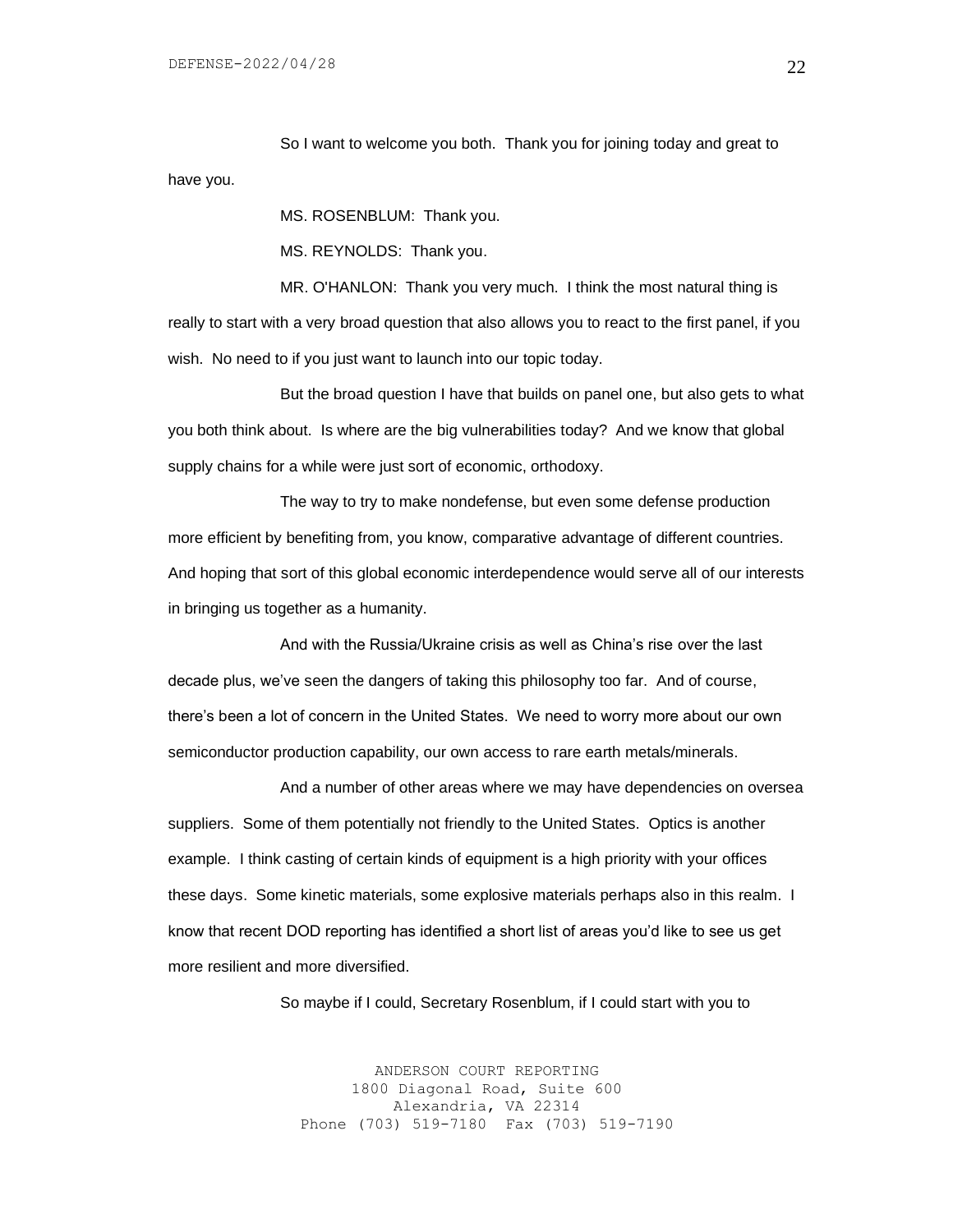comment on those specific areas of concern. And how you've prioritized or identified them and what you think sort of the broad policy environment is that we have to create to try to mitigate those vulnerabilities with time.

MS. ROSENBLUM: Yeah. No, terrific. Thank you, Michael. I think we are living certainly with the conflict in Ukraine. And I just got back from joining Secretary of Defense, Lloyd Austin, for the meeting that he hosted in Ramstein with our allies. And my participation was very much focused on longer term challenges associated with the supply chain as well as obsolescence.

But to address what you talked about. I think we've got a number of vulnerabilities at the Department. And it's really manifested itself not only coming out of COVID-19, but also as the national defense strategy really has a sharp focus on strategic competitors in China and then the acute threat certainly from Russia.

It's really forcing us, as we rightly should, to have a real hard look on the resilience of our defense industrial base, and how we are doing with our supply chain. And as many of the panelists talked a little bit about before -- and, Michael, you made note of, you know, we find that we're overly reliant for some of the key critical materials and elements within our supply chain with China.

And it's an area that we absolutely recognize as a vulnerability. We also very concerned that we have lost track of the supply chain below the prime. And that is something that I believe Jonathan had spoken to. And so, we really need to spend some time working with the primes to better understand where does the vulnerabilities are with some of the subtier.

Workforce is another area that we're very concerned about. Ensuring that we have an adequate workforce for manufacturing predominantly that is really up to the task of a lot of the work that we're going to be needing to do. And then we also need a lot of new

> ANDERSON COURT REPORTING 1800 Diagonal Road, Suite 600 Alexandria, VA 22314 Phone (703) 519-7180 Fax (703) 519-7190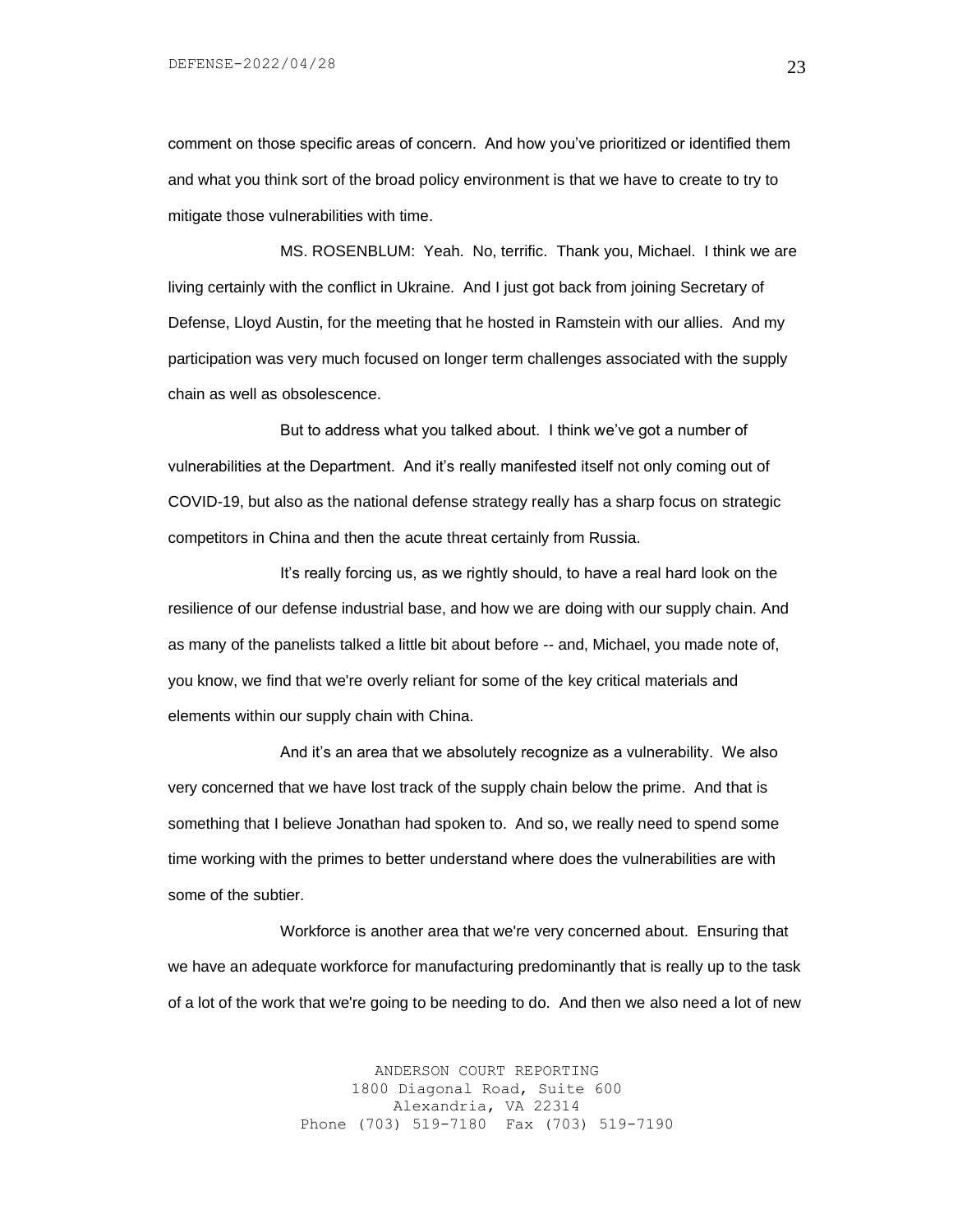entrance into the defense industrial base. Your panel talked a little bit about small business.

And as you noted, Michael, the Deputy Secretary has noted that we've really seen a nutrient and a consolidation amongst small businesses. And they really are the energy and the focus for innovation within our country and our industrial base broadly. And so, we're trying to set out a strategy to bring them into the defense industrial base and to bring them back.

So those are probably the key industrial base challenges from the Department of Defense perspective that we're working on. Very mindful, though that it's all part of a broader administration strategy that I would differ to Elisabeth to talk to right now.

MR. O'HANLON: I'll go to her in just a second, but I did want to follow up on the subcontractor question.

MS. ROSENBLUM: Yeah.

MR. O'HANLON: Just to make sure we're -- because I know you thought a lot about this. And I want to make sure I'm hearing you right and sort of creating the right picture in my mind of who those subcontractors are.

Because sometimes there's a lot of talk about bringing in Silicon Valley. You know, we want to innovate more quickly. We want to innovate with less red tape. We want to go at the same speed that, you know, Steve Jobs could invest the iPhone, et cetera. And people build up this sort of mystical sense of West coast magic or that of Route 128.

And I know that's part of what you're talking about, I'm sure. But I also wonder if when you and Secretary Hicks talk about 40 percent of the subcontractors going away. You're also maybe talking about the mom and shop machine of company in Ohio that makes ball bearings or something. And is a more traditional kind of manufacturer, but still probably quite impressive technologically but also fragile economically and financially. Am I right that both of those kinds of images should be part of this conversation?

> ANDERSON COURT REPORTING 1800 Diagonal Road, Suite 600 Alexandria, VA 22314 Phone (703) 519-7180 Fax (703) 519-7190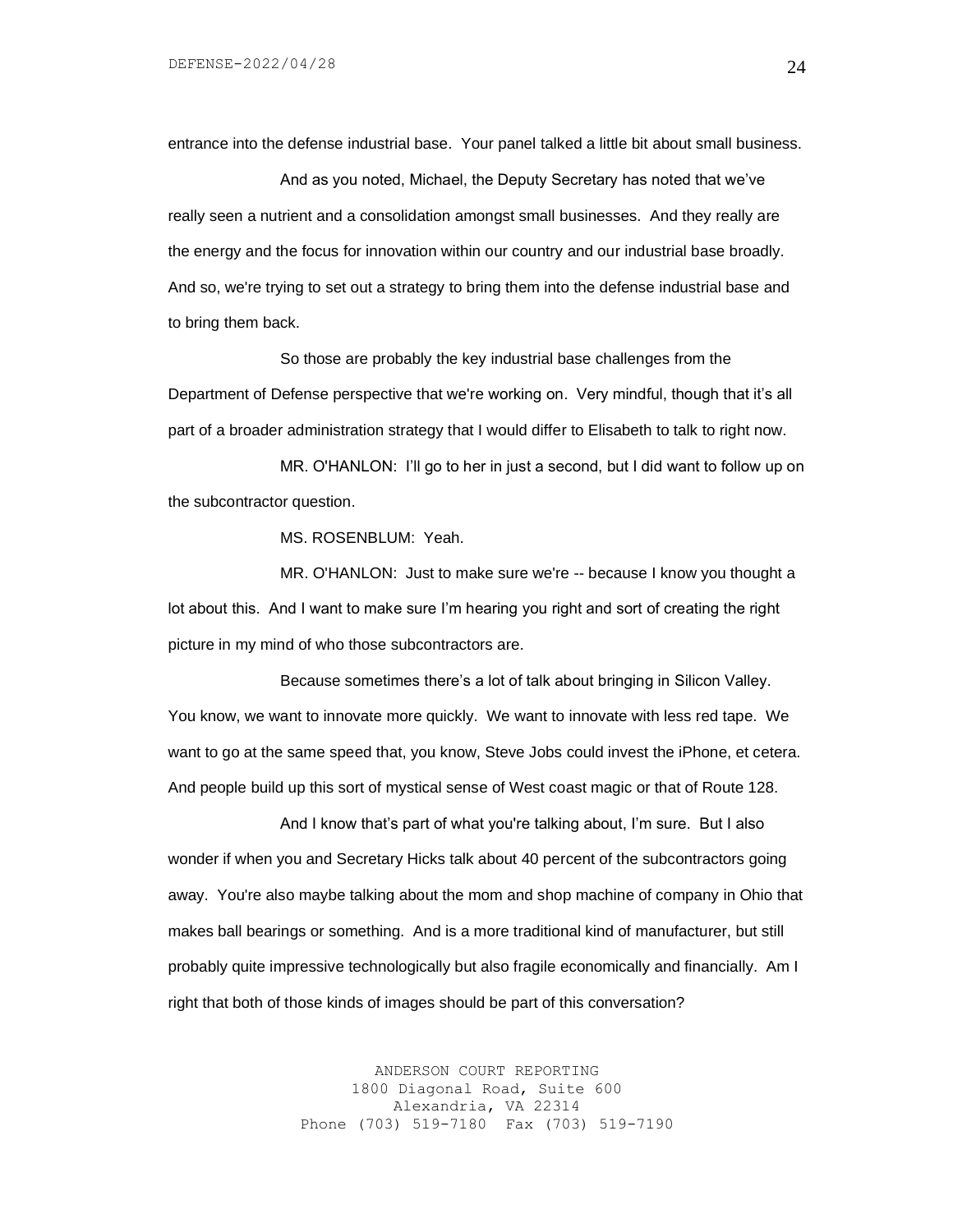MS. ROSENBLUM: Yeah. They are. And they link, but they absolutely are.

And I think what we're seeing right now in the challenge with the invasion of Ukraine really speaks to that as a concrete example. Much of the munitions and artillery that are needed by the Ukrainians that the United States along with our allies have been donating in very large amounts are ones where we have lost sight of what it will take to bring back the production lines for some of them.

And this relates then to the replenishment where -- because these are being taken out of stock. Some are being bought new, but it's predominantly right now being taken out of stocks to the drawdown mechanism.

And so, when we look at from a Department of Defense how long is it going to take us to replenish that? And then when we go to the primes and say, okay, if there are new orders to be put in or we want to replenish that. When they along with us begin to look deeper into it. It is the individual small businesses as you said, Michael.

The mom-and-pops that are making the ball bearings. That are making some of the pieces that have honestly become obsolete. These are not hot production lines. I mean thankfully, the United States has not had a need for this very large volume of munitions and artillery. And we also are pivoting to newer and more modern variance on them.

And as a result of that there are some very serious businesses that have either gone out of business, are no longer able to produce what is needed in these munitions or they have issues around the workforce. We're just now coming out of COVID-19 and seeing a very large displacement of the workforce kind of throughout our country.

And so, it is once you kind of peel back, it's a large number of, you know, interwoven issues that are compounding the problem and making it longer and longer to be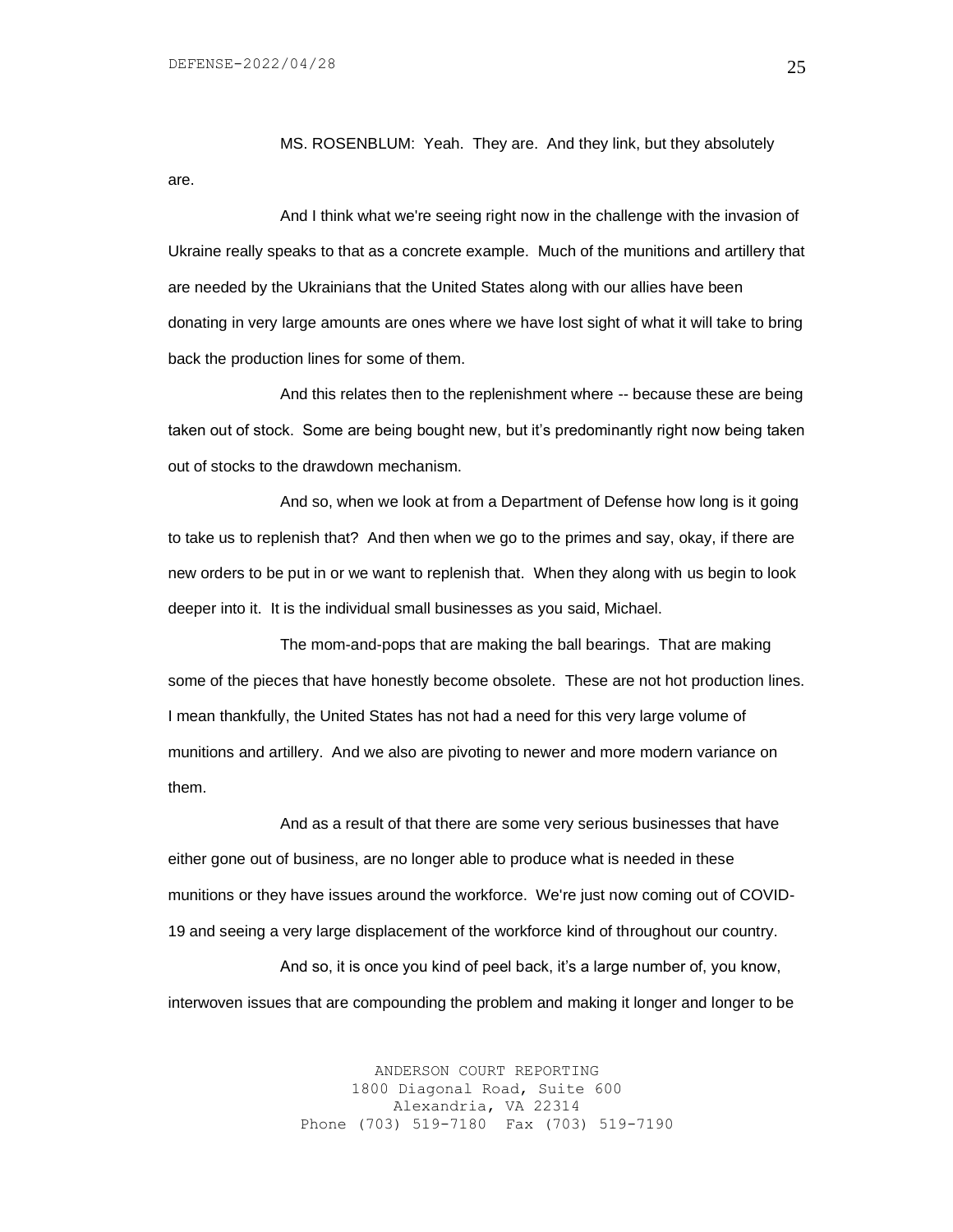able to produce the munitions and other kinds of weapon platforms that we need.

MR. O'HANLON: That's great. I'm going to come back to you a little bit later after speaking with Elisabeth. And ask about the kind of tools that you now feel we have to address some of these problems? And whether the new tools that are being provided by the Congress and elsewhere are adequate to the task? Or if there are big, new initiatives still required?

But let me first go, Elisabeth, if I could to you? And I just want to invite you to comment on whatever you would like to say at this point in the conversation. There's a lot on the table. You've been listening and I know you have a perspective from the White House that again is somewhat different and broader than some of the other perspectives we've heard so far. So I wanted just to give the floor to you in that general sense.

MS. REYNOLDS: Well, thank you, Mike. And it's a pleasure to be here. And indeed, I think all of what we've heard so far is underscored some of the challenges and as you say the vulnerabilities in our industrial base. And Assistant Secretary Rosenblum has outlined what that looks like from a DOD perspective.

But I think we could all agree that it actually goes much beyond a national security perspective solely. And the pandemic has exposed the vulnerabilities in the supply chains. Climate threats have also exposed vulnerabilities in our supply chains. And now, of course, we have the Russia/Ukraine conflict that underscores a lot of this.

And so, what I believe and I think what the administration has been underscoring is we see we're really at an inflection point in which we need to rethink what we are doing with respect to our supply chains. Not only in the context of DOD and national security, but more broadly.

And when the administration came in, I think that we set a new course in thinking about what an industrial strategy that would be encompassing of not only the

> ANDERSON COURT REPORTING 1800 Diagonal Road, Suite 600 Alexandria, VA 22314 Phone (703) 519-7180 Fax (703) 519-7190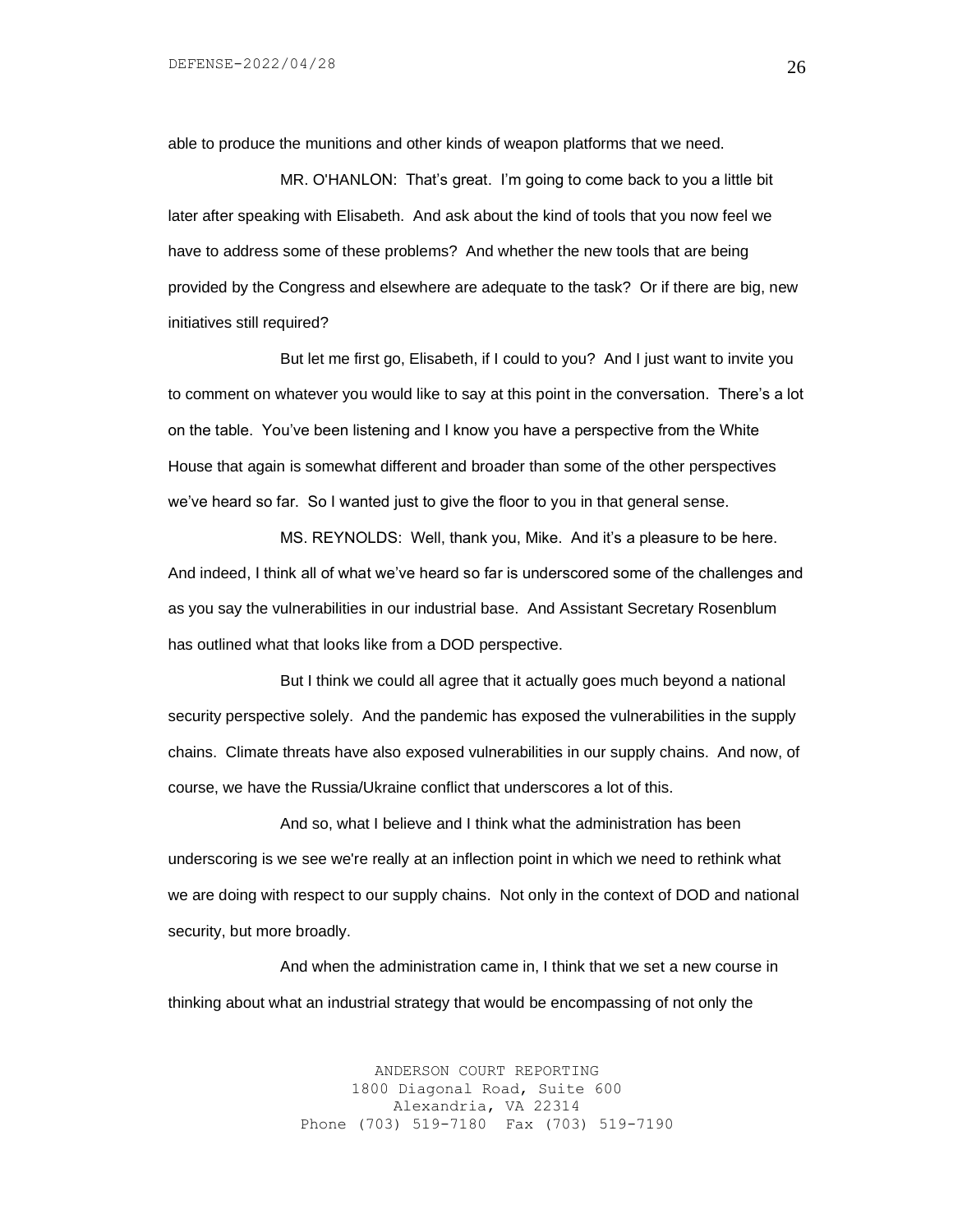national security points that have been made. But if we think about production of TPE and the difficulties we had there. Pharmaceuticals and APIs and quality generic drugs that we've had challenges with. Our semiconductors which, of course, has threatened our economic security as well as our national security. And then also the critical minerals.

Now, all four of those topics were part of the administration's 100-day supply chain report. Part of an EO that came out last February that identified these critical areas. And put them front and center as part of a national priorities, which we've now been moving on. And subsequently had another six different reports come out just last month that focused on additional vulnerabilities in our supply chains.

And so, we really need to -- I think earlier, John was saying, you know, we don't engage -- we don't like to think we engage in industrial policy. I think we're now in a new place where we need to think -- we're reactively proactively leaning into an industrial strategy where we're saying we have to have actually some domestic capacity in critical areas here because of our national and economic security.

We obviously don't need to make everything here. We want to rely on and work with our allies and partners, and we have been. But we've been taking active steps as has been mentioned already to signal to the market and to make good on vision for semiconductor production, for critical mineral production and the market is responding.

We've had so far over \$80 billion commitments from the private sector in the last year or so. Investments for semiconductors. Another \$100 million in the areas of EVs and advanced batteries. I mean these are investments about rebuilding that industrial base that has been, frankly, hallowed out for decades. And we are in a place now that we all agree, the vulnerabilities are too significant. And we are taking steps actively in a public/private partnership, I think that will help us rebuild.

I also wanted to highlight, and I think this was highlighted in the last panel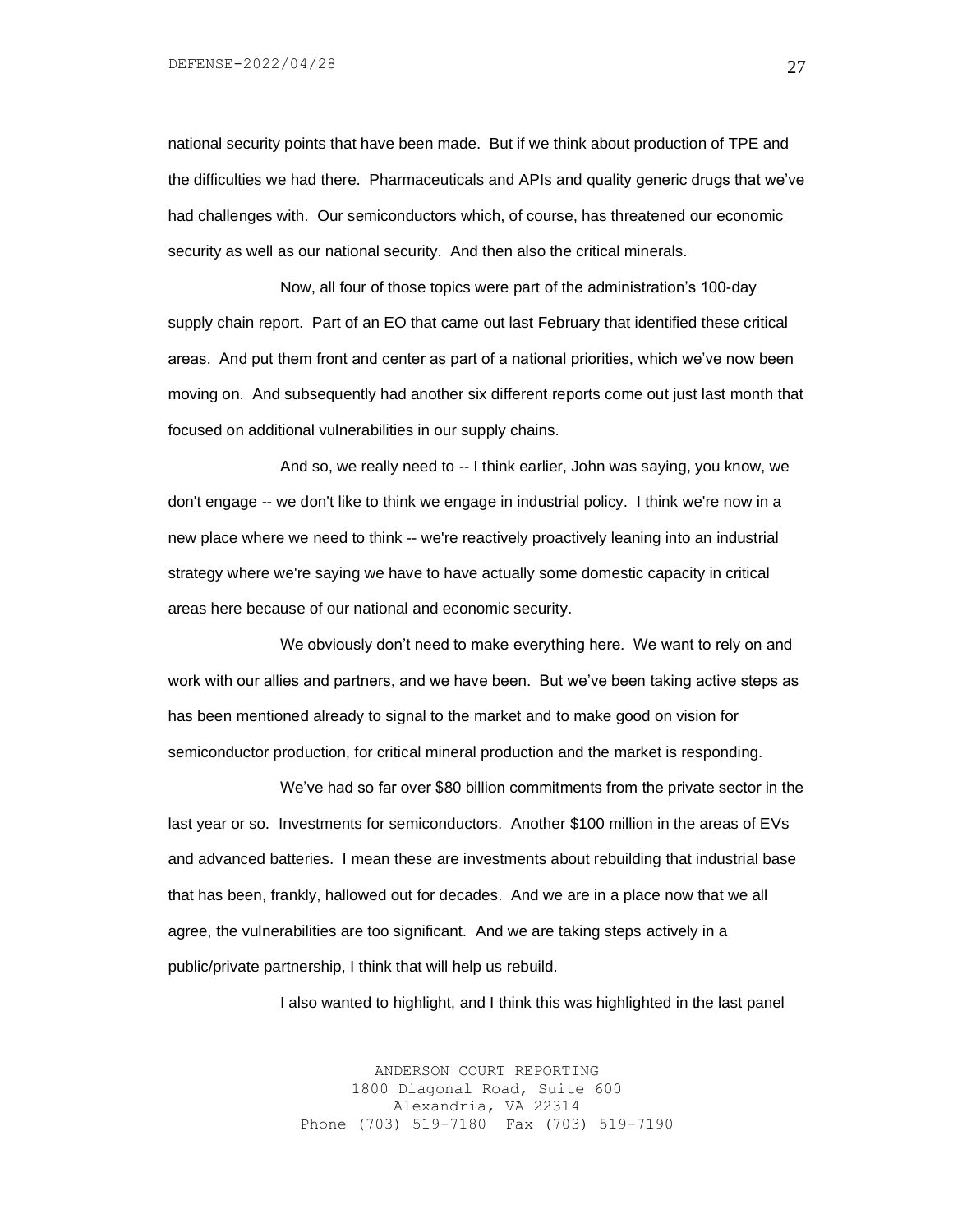that the USICA and Competes Acts, the United States Innovation Competitiveness Act and the Competes Act that are now on the Hill with the Senate and House are a critical leg of the stool. They are the investments we need in that advanced manufacturing technologies, in our industrial ecosystems, in our stem education that are really going to also be, I think, part of the industrial strategy that we're shaping right now from the administration and across all the agencies.

So DOD is, you know, we're used to DOD having actually a vision and priorities. And as a customer able to really drive some of that investment. We now have a Department of Energy that's setting up a manufacturing and supply chain office. We now have a Department of Transportation because of our infrastructure investments that is thinking about supply chains and manufacturing.

So this is really now, you know, spread across and is a whole of government approach, I think to rebuilding that industrial base.

MR. O'HANLON: It's really fascinating, you know, for a top official in the White House to be able to say that we have a national industrial policy. Or at least that we're moving more in that direction. And reflecting, I think a bipartisan consensus that we need that. It's sort of a remarkable turn of events.

Even if somebody might have wanted to say that 10 or 20 years ago, they probably wouldn't have dared for fear of political criticism. But I think we're at a point where both parties may debate specifics but still recognize that we do indeed have an interest in certain kind of breath and depth in our high-tech manufacturing base. So I really appreciate you two driving that point home and explaining some of the ways it now happens.

Elisabeth, if I could? You mentioned a half dozen reports in just the last month or two. And I don't know if they're all unclassified and available, but what would you - - for those of us who don't live and breathe this stuff, but recognize the importance of it.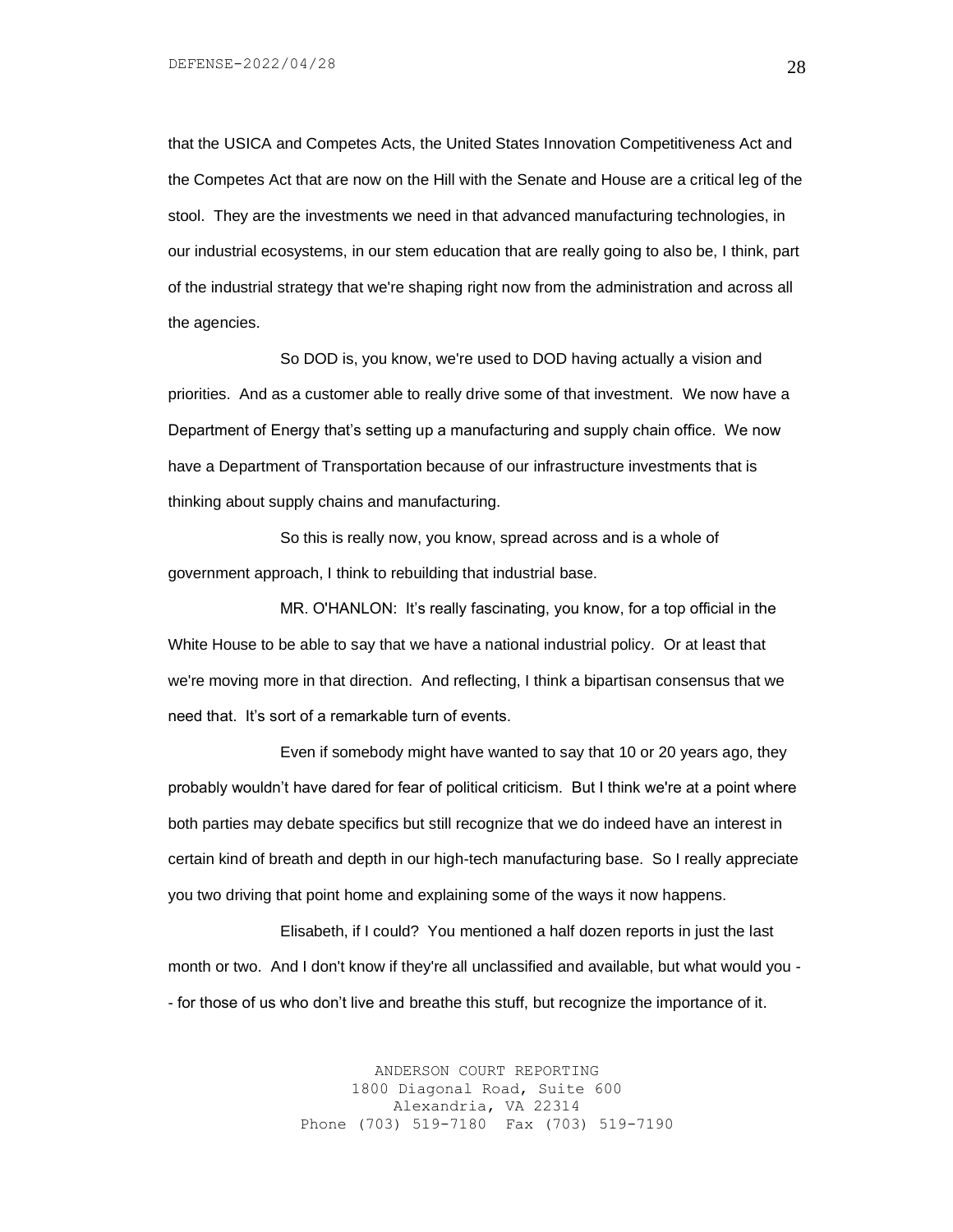How would you encourage us to keep track of official government findings, data, reports? You know, in panel one, we talked about defense spending by state, which has become a resource that a lot of people are aware of and use.

Is there going to be a comparable kind of annual report? Or a single go-to document or two that we should think about in this space?

MS. REYNOLDS: Well, I think that's a great idea, Mike. Now, that I -- I mean we've been running full steam as you know on supply chain issues since Day One. And so, the 100-day reports that came out last June were really the first time where we put some real analytics to the entire supply chain.

And I think one of the points that has become clear again across so many of these areas is that while each individual company might have -- and the big point there - might have insights into their own supply chain. And has been mentioned before, actually we find that a lot of companies don't have insight into their fourth and fifth tier suppliers even on their own.

They don't have a view across the supply chain. And that is something that we've been trying to actively be a partner with companies to say, what are the vulnerabilities in our semiconductor supply chain? What does this look like across other areas? So in terms of how we do that there is a clear desire for us to analyze the problem, which we have been doing through these reports. And then to actively work on building them out. And that's happened in a number of ways.

We're certainly, I think the active engagement with the bipartisan infrastructure law which might from, you know, might not from a lot of people's perspective be an obvious place to think about domestic manufacturing. But indeed, there's tremendous amount in the law that is rebuilding our capabilities and building new capabilities. Whether it's in energy related areas, broad band, EV charging, steel production, highways, et cetera.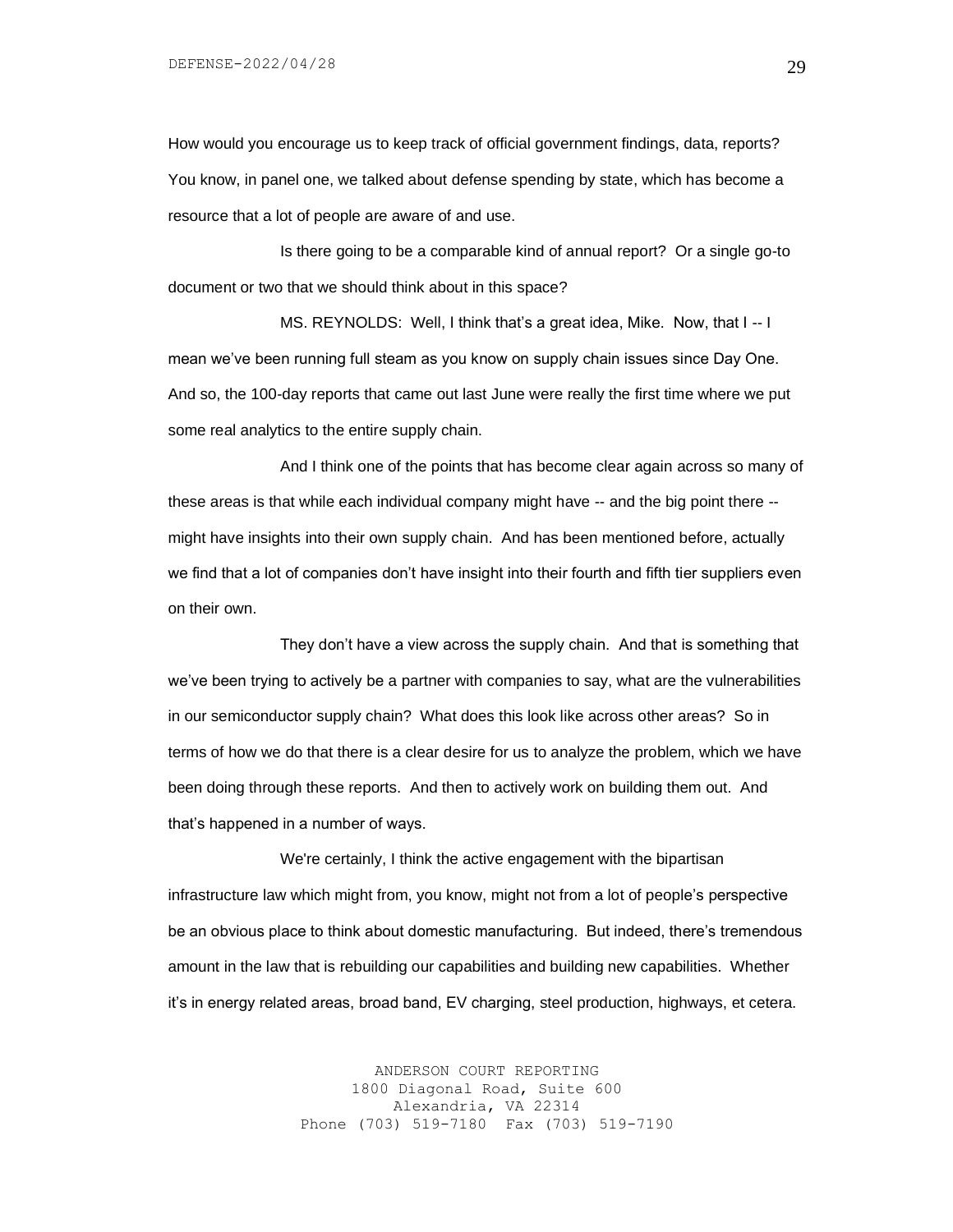All of that are critical areas for us to rebuild this manufacturing base and have, you know, priorities. And so, all of those are having -- you know, are being announced and what's happening in each of those areas is being ruled out as we speak.

The other piece here is that in the Competes, USICA Competes legislation on the Hill, there is significant effort to try and support a critical supply chain resilience program that would provide resources for monitoring and analyzing our vulnerabilities so that we can get ahead of and look around the corner to understand where these vulnerabilities are.

The fact of the matter is, you know, you could have spoken to experts years ago and they would have told you there's a significant vulnerability on semiconductors. There are significant vulnerabilities. We've been reporting on vulnerabilities in pharmaceuticals for many years. Vulnerabilities in our transportation logistics. How do we get ahead of them? How can we then start to collectively address the challenges?

Because a lot of the issues here are collective action challenges. We want resilience in each company. How do we incent companies to actually investment in that because as the Assistant Secretary said or as John said too, you know, efficiency and resiliency? You need both. And that also takes resources.

MS. ROSENBLUM: And I --

MS. REYNOLDS: Go ahead.

MS. ROSENBLUM: No, no, no. I'm sorry. I was just going to jump in here. When you said your comment, Michael, of are there some key reports for those, you know, that don't follow this necessarily as closely as the rest of us. And Elisabeth, you know, outlined ones that came from the White House. You know, DOD just put out in late February and because of other world events that was going on, it became a little bit like the tree that fell in the forest understandably.

> ANDERSON COURT REPORTING 1800 Diagonal Road, Suite 600 Alexandria, VA 22314 Phone (703) 519-7180 Fax (703) 519-7190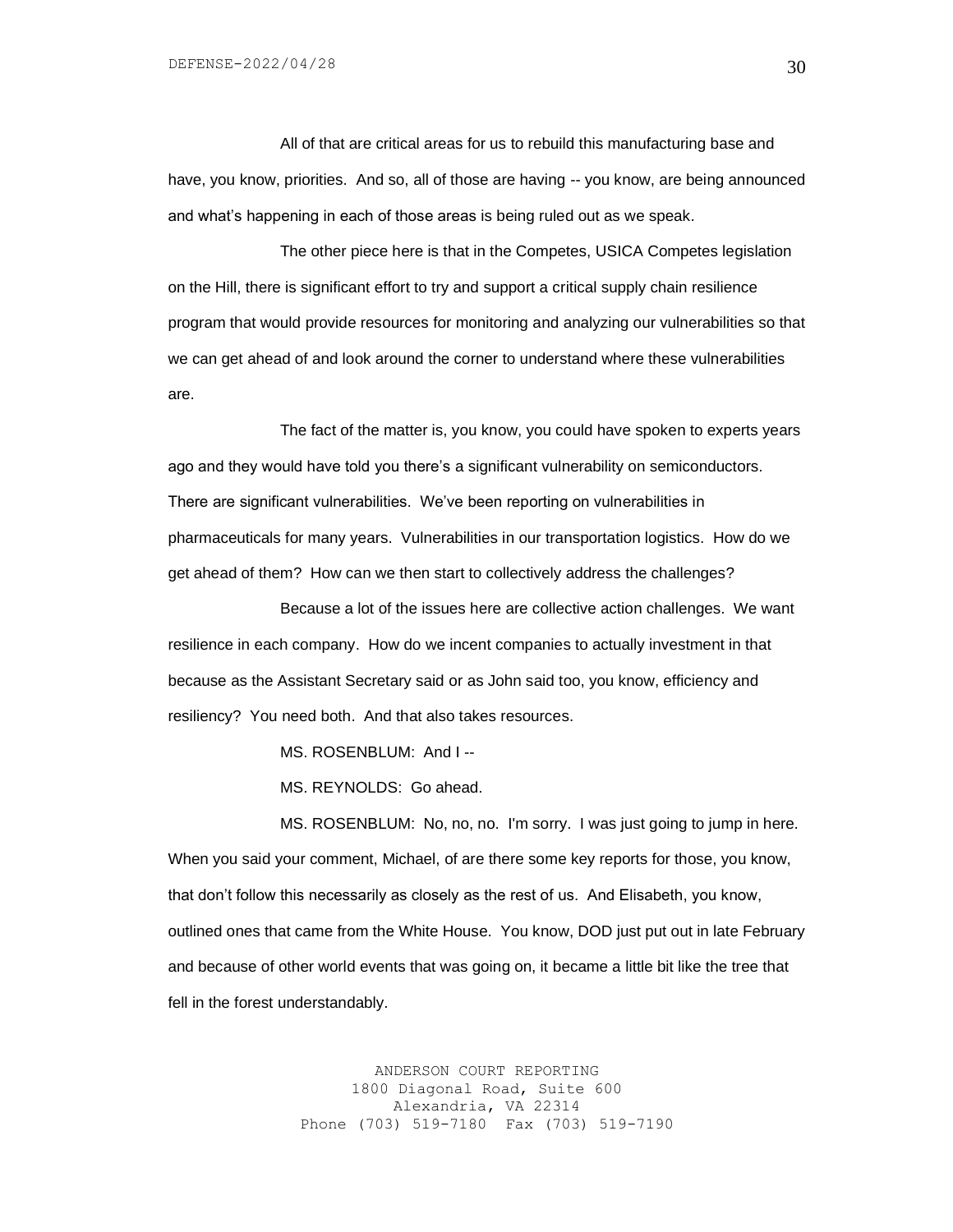But it's our one-year report. And really what it does is it outlines the Department of Defense's strategy on the industrial base and the defense industrial base specifically. And to your earlier question, you know, it calls for the Department to do a very large increase in investments through the Defense Production Act and other tools that we have.

In the areas within the supply chain where we feel that China has a strangle hold. And so, that's on areas such as critical materials, rare earths that are vital for the development of weapon systems. It's also in -- and you mentioned this -- forgings and castings, battery. You know, the storage of energy, kinetics.

So to really concentrate our investments in five or six key areas. And then it also speaks to the importance of using, you know, means to attract the small businesses back into the defense industrial base. Really to increase competition. And this speaks to - and I think one of our earlier panelists talk about this -- the real consolidation down to maybe five defense companies that are predominantly running as primes.

And while they certainly do very good work, there are gaps potentially or capacities that we also want to close. And we are also very focused on the workforce as I mentioned. And that's outlined in the program. Not only for manufacturing, but really taking a hard look at what some of the skills are that the Department of Defense will need for the future.

And then finally, the last piece that we often hear about within the context of (inaudible) is really taking a hard look at where adversarial capital is flowing into our country and buying up some of the capacity. So it's really looking at promoting positive things that we can do here within our country or with our allies and partners. And other ways in which we need to take a really hard look at where capability might be bought out from under us.

MR. O'HANLON: That's fantastic. And so, I would like if I could. I've got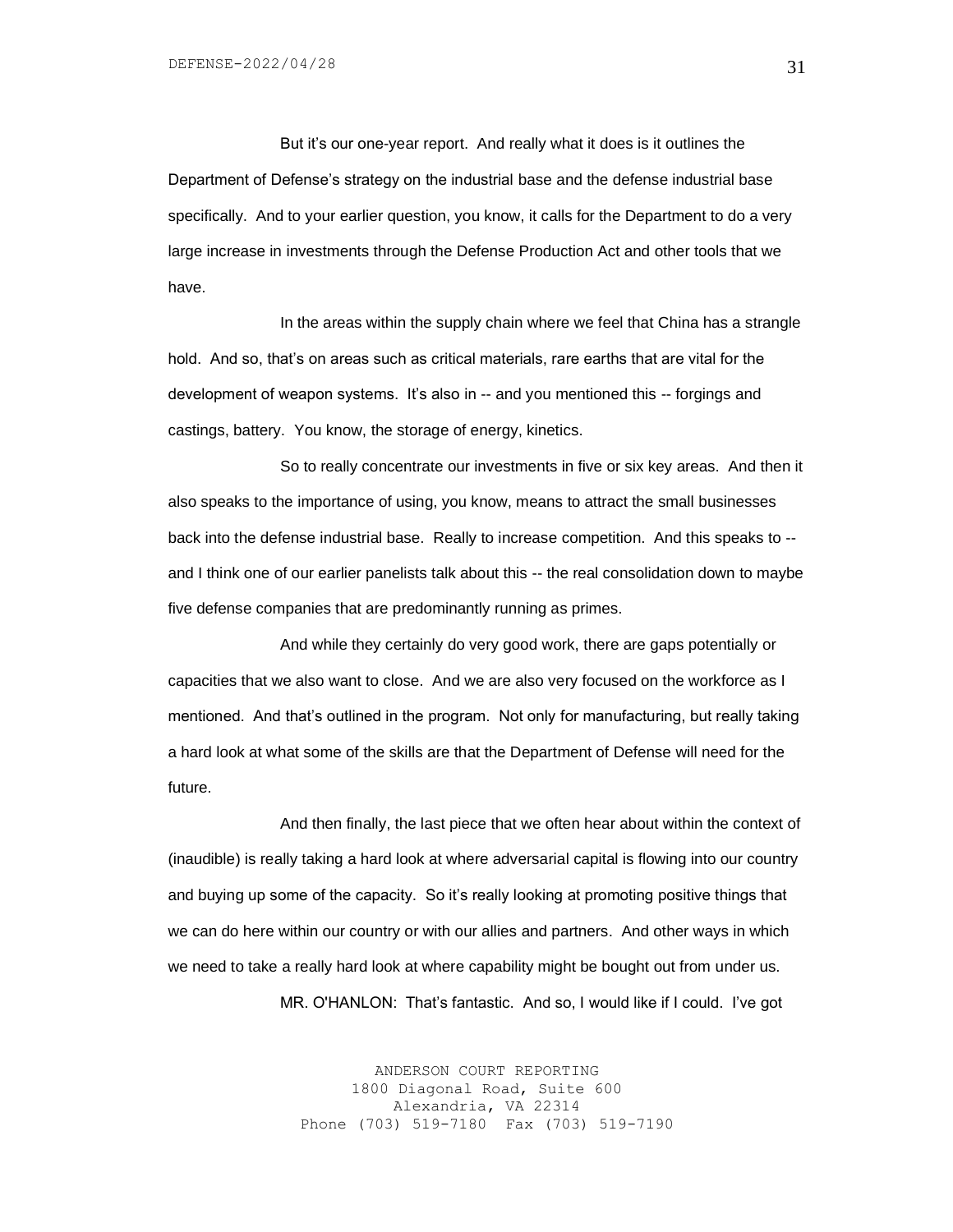sort of one more big question to pose to each -- the same question for each of you.

Which ties together and just ask you to sort of drive home one more time the state of play with policy responses to these challenges. And if you could please - you've already both mentioned some of the tools we have, but if you could quickly summarize a couple of the key tools that the Congress has in recent made available to presidents. But also, what we still might need that we don't have yet?

So a two-part question, but I think it's, you know, again this issue is so important and relatively understudied by a lot of us. And only increasingly now in the public eye that it's probably worth just driving home answers to those two questions. So where have we made progress with the kinds of tools? Whether it's money for subsidies? Whether it's regulations? Whether it's something else that really has helped? Now, we have to go through the long process of implementation. It's going to take a while, but we still have the tools.

And then where are the tools themselves still lacking? If I could begin, Madam Secretary, with you please? And then go to Elisabeth in the White House.

MS. ROSENBLUM: Sure. Absolutely. So, you know, one of the areas that absolutely, I think, we're seeing much greater agreement between the executive branch and defense and the Hill has to do with the level of investments.

I think if we went back a couple of years, you know, the Congress was doing plus ups to the defense budget particularly in the area of industrial base. And really the ability to use the Defense Production Act. And in the President's budget that was just released, the Department is asking for \$1.3 billion which is a significant increase.

And what that will allow the Department to do is make some key investments particularly in developing the supply chain domestically.

Another area that is one of the things that we're focusing in on is using more

ANDERSON COURT REPORTING 1800 Diagonal Road, Suite 600 Alexandria, VA 22314 Phone (703) 519-7180 Fax (703) 519-7190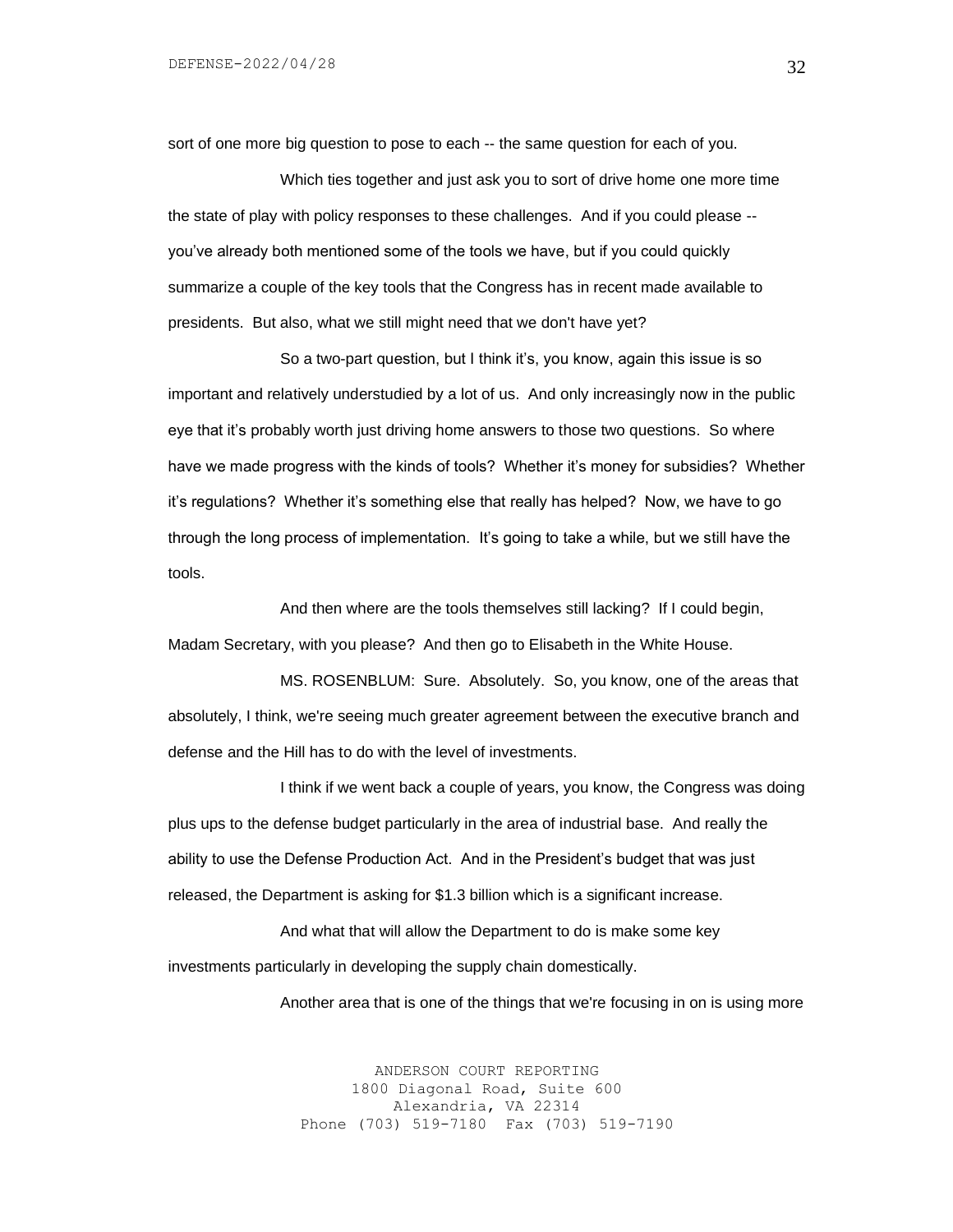of the tools that we have. So I would take what you just said, Michael, and mention it slightly differently. I think it's more incumbent upon us to be more creative about the use of the tools that we do have. Both those that have been given to us certainly by Congress. Those that we saw through COVID-19 and the use of the Defense Production Act. But it's also things like public/private partnerships that we're entering into with universities and community colleges and trade schools on training the workforce.

And it's coming up with different ways and approaches so that we are really getting better not just tools but use of those tools on a long-term basis in that area.

MR. O'HANLON: Great. Thank you. And, Elisabeth Reynolds, if I could? The same question to you please. Which tools have we now acquired and, you know, need to be creative in implementing them and employing them? But then also which new tools may we still require?

And maybe you could also touch on the Semiconductor Production Act where that stands in terms of the resources for those? As well as critical rare earth metals? Those two specific areas I'm curious about as well, please.

MS. REYNOLDS: Yes. Well, again, we've -- I think we've laid out a course. This sort of an industrial strategy that's highlighted a number of key areas. And you've mentioned two of them. So the first was, of course, to use the tools of identifying where the challenges are. And in both critical minerals and semiconductors, we've used a number of different tools or are using or proposing to use a number of different tools to bring resources to bear on those supply chains.

So if you look at critical minerals, for example, obviously we've used the Defense Production Act to try and build more of the capacity here. Domestically, there's been a number of contracts that DOD leads and DOE have led to try and bring new capabilities into the U.S. and build, for example, you know, end-to-end domestic supply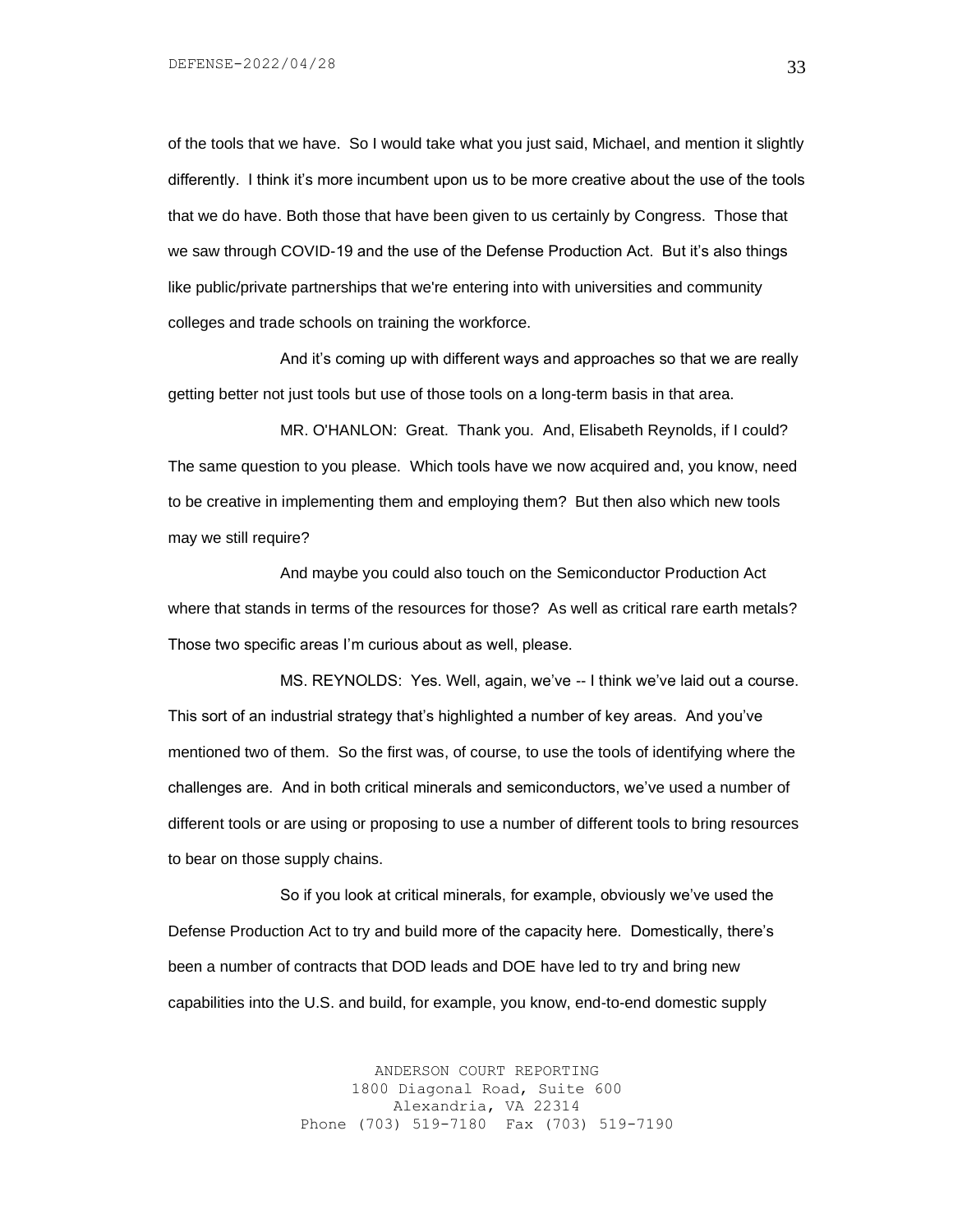chain for permanent magnets. We recently -- there was announcements about that.

In semiconductors, the Chips Act which is part of what we call the Bipartisan Innovation Act. Is actively going to provide resources to invest in production here, fab production. But also build up a larger ecosystem, the workforce, the supply chain. All the things we need to support and enable the scale up of semiconductor production here in the U.S. including R&D and our ability to be at the cutting edge. Not just of legacy chips, but also of cutting edge of new frontiers of chip production.

So I think all of those are tools that we have and that we're looking to, you know, to build. I think as I mentioned before, the resources that are in the bipartisan infrastructure law also speak to that.

But another tool that I think is worth mentioning here is procurement. And the made in America provisions that have been now really reinforced and strengthened through the administration are another tool. A tool in the toolbox that will help us identify where there are gaps in areas that we want to be rebuilding and then providing incentives, if you will, for investment in those areas. And I think we're already going to be seeing responsiveness to that made in America piece of the tool, you know, tool in the toolbox, if you will.

In terms of areas where I think we could strengthen more and work more. We clearly need to find ways to help support our small and medium sized firms to invest in new technology. What we know is that our small and medium sized manufacturers are about 40 percent less productive than the large firms. And that's largely -- it's at least a third of that is based on the fact that they're not investing in new technology. It's a bit of a chicken and egg. How do you make that investment?

DOD has been, I think, one of the, you know, has a pathway forward that helps incent companies to make these investments often. But we need to expand that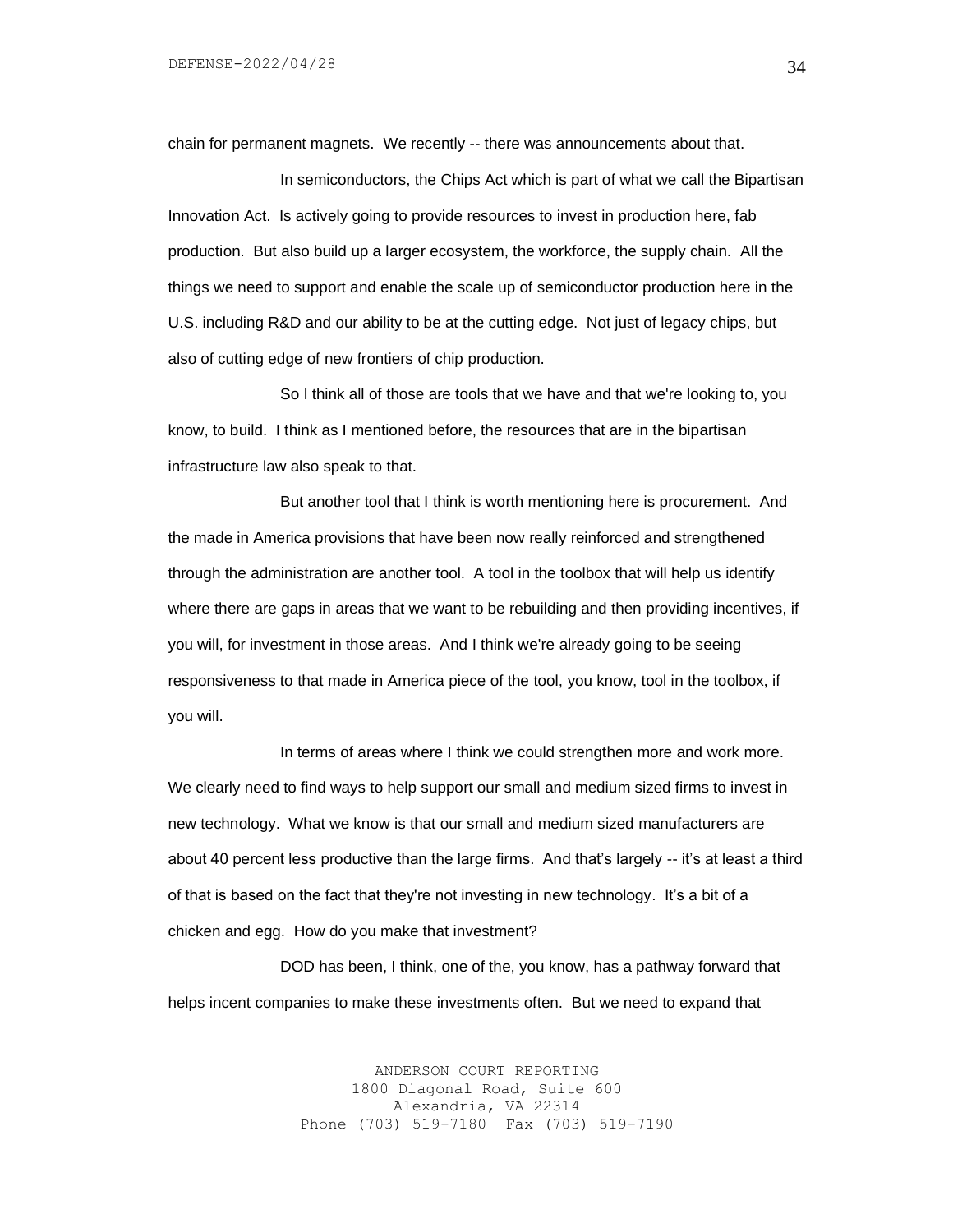across, you know, across a broader set of industries and firms. And so, that's one area that I hope that we will find ways. And we are actively looking for ways to find financing for these small and medium sized firms.

The Exim Bank just -- the board just passed and approved the creation of a new domestic manufacturing program that would invest in domestic manufacturing companies and projects as long as some percentage of the output is exportable. So that's an exciting new tool that's also on the horizon.

MS. ROSENBLUM: Michael, if I could just add one -- two more things actually to what Elisabeth said that kind of sparked a thought in my mind?

You know, one of the things absolutely when she mentioned procurement. You know, we here at the Department of Defense have to make it easier to do business with the Department of Defense. And that looks to, you know, really using much more flexible acquisition authorities that we already have. And so, it's not a matter of needing new authorities, it's using some of the more flexible ones like mid-tier that we have.

And it also at the Department, we need to do a much better job of particularly with small businesses of demystifying doing business with the Department of Defense. And that's where programs like the Mentor Protegee become very important so that when companies have good ideas, they don't just die there. But that the Department is actively working with companies on how they can do business with us. On how they can be mentored through that process? And how they can become part of the Department as opposed to dying within the valley of death, which is usually talked about in that transition between research and development and actual acquisition.

The other thing that I wanted to make note of and Elisabeth very rightly spoke about the, you know, Buy America Act. With my DOD hat on and the amount of work that we do with allies and partners, we've actually needed to spend a bit of time talking to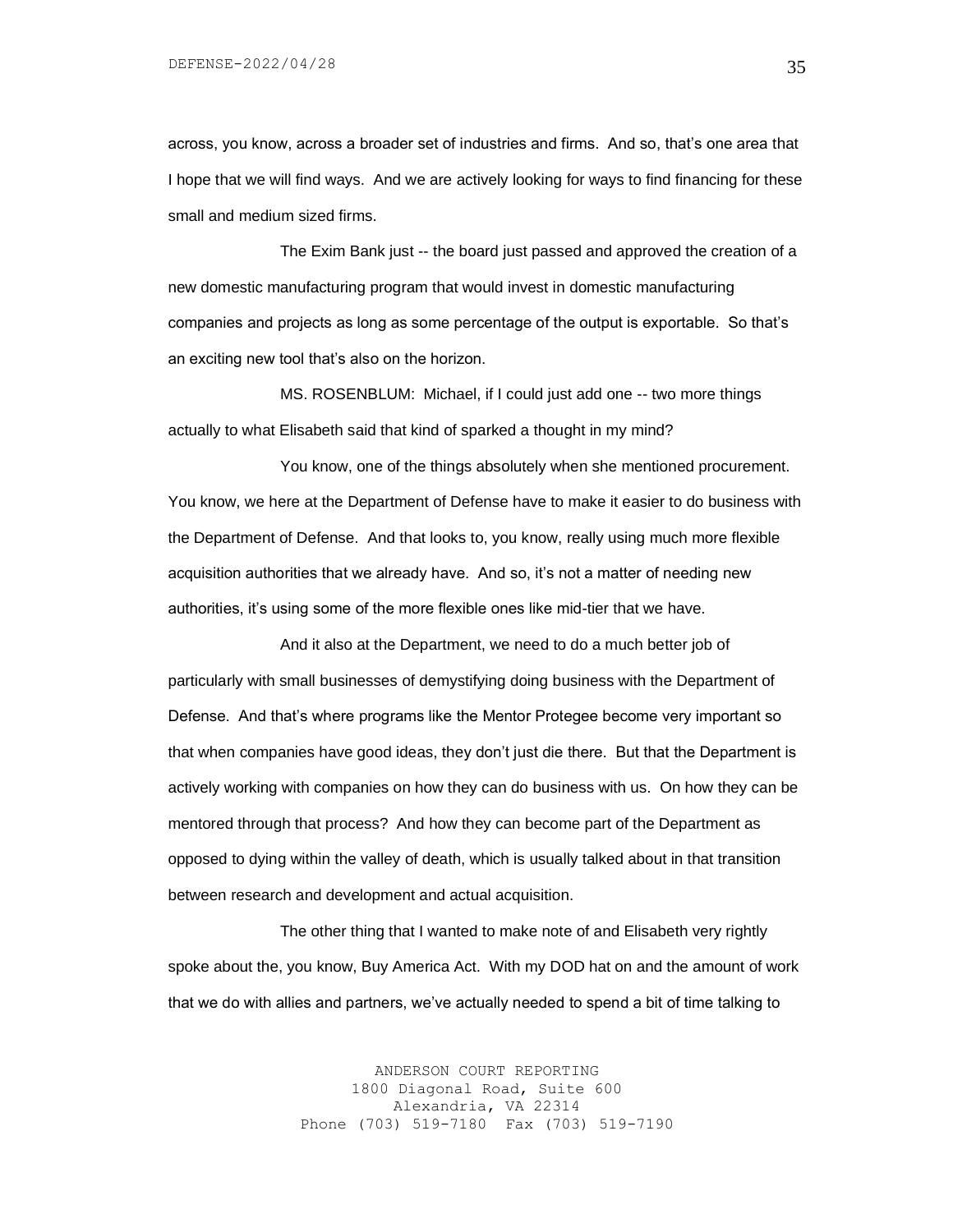them that that doesn't mean we're only going to be focused on the United States. And that we're going to be only trying to develop all of the capacity and the supply chain here.

But rather that it is that we responsibly need to be developing some of the capacity here. But we also need to be working with our closest allies and partners who may have elements of the supply chain that we need. And particularly, in the near term when it's going to take our country a while to develop the domestic capacity that we need. We really need to be able to be working much more closely with our allies on industrial based policy.

And again, that was something that we spent a bit of time talking about in Germany earlier this week. And when we spoke with many of the allies in finding that not only do they have certain capabilities or certain supply chain areas. But they also are heavily dependent on components being made here in the United States with some of the weapon systems that they have and are donating and ultimately want to replenish.

So, you know, the Buy America while important does not mean it's only America.

MR. O'HANLON: It sounds like as we wrap up here, it sounds like some of the tools that you want us to use involve subsidies and financial help for a company that may be struggling or maybe American based and does not have enough business. And you're trying to wean the supply chain off of a foreign producer especially a potentially hostile one.

Some of it has to do with mentoring companies to shepherd them through the DOD acquisition process so that they can get into that space. And some of it may just be in the form of mandates like the Made in America Act where you basically tell a lead contractor that they can't use foreign suppliers at least as much as they did before. Am I right? This is a combination of subsidies and mentoring and sometimes just straight regulation? Is that a good way to summarize?

And then I guess the final question --

ANDERSON COURT REPORTING 1800 Diagonal Road, Suite 600 Alexandria, VA 22314 Phone (703) 519-7180 Fax (703) 519-7190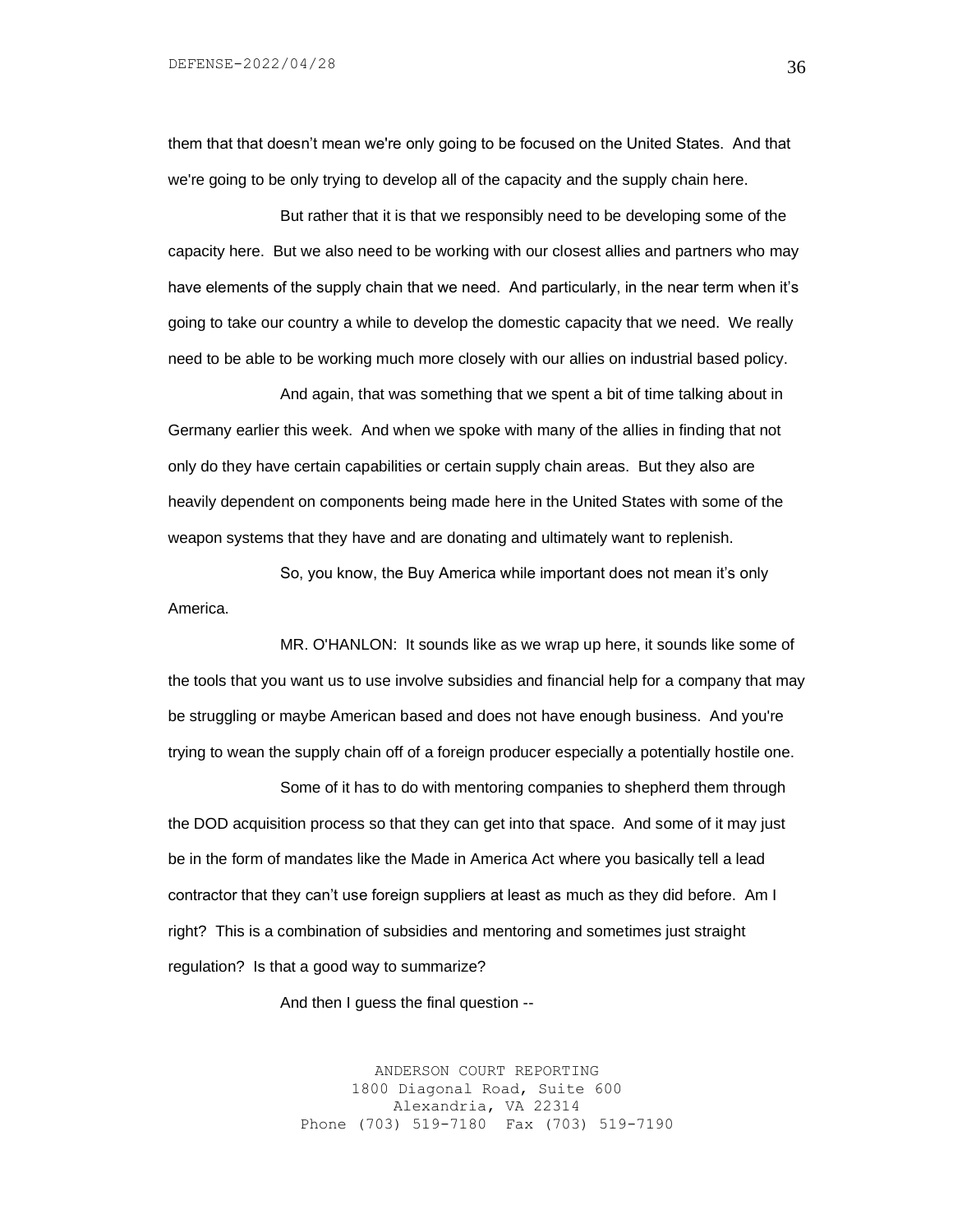MS. ROSENBLUM: Michael, I would add one more leg to your stool there. And that's our keeping a very close eye on adversarial capital coming into the United States and investing in capabilities that we want to have reside here.

And that we want our government to be able to have access to. Because if it's foreign owned, it becomes very difficult then for the U.S. government to be able to use whatever that company is supplying or providing.

MR. O'HANLON: So one very quick wrap up question. I know we're at time and we're very grateful for your time. I know how busy you are. I don't want to extend the audience's patience either, but this has been such a rich conversation.

I think I'm hearing maybe somewhat unusually for these times, a pretty good story in policy terms about the, you know, supposedly this dysfunctional United States political system identifying a lot of problems and starting to figure out some answers, and make some decent headway.

And so, I guess the question would be am I right? Are you both feeling encouraged by what you're seeing? And yet, if there's -- because we never want to be complacent or spike the football in the end zone too soon.

Is there some specific thing that most keeps you up at night that you would most want to call attention to and either ask for a congressional action or some other kind of policy reform? Because there still is for all the progress, some glaring vulnerability that you really do worry we're not getting after at well enough yet? If that question makes sense? If I could start with you, Dr. Reynolds, and then go to you Secretary Rosenblum as we wrap up?

MS. REYNOLDS: Well, that's a great wrap up question. And indeed, I do feel encouraged by bipartisan support. A very clear strategy. A momentum that says we need to get ourselves on a different course. And I think we are at an inflection point with all of the challenges we faced. Whether it's pandemic. Whether it's climate. Whether it's now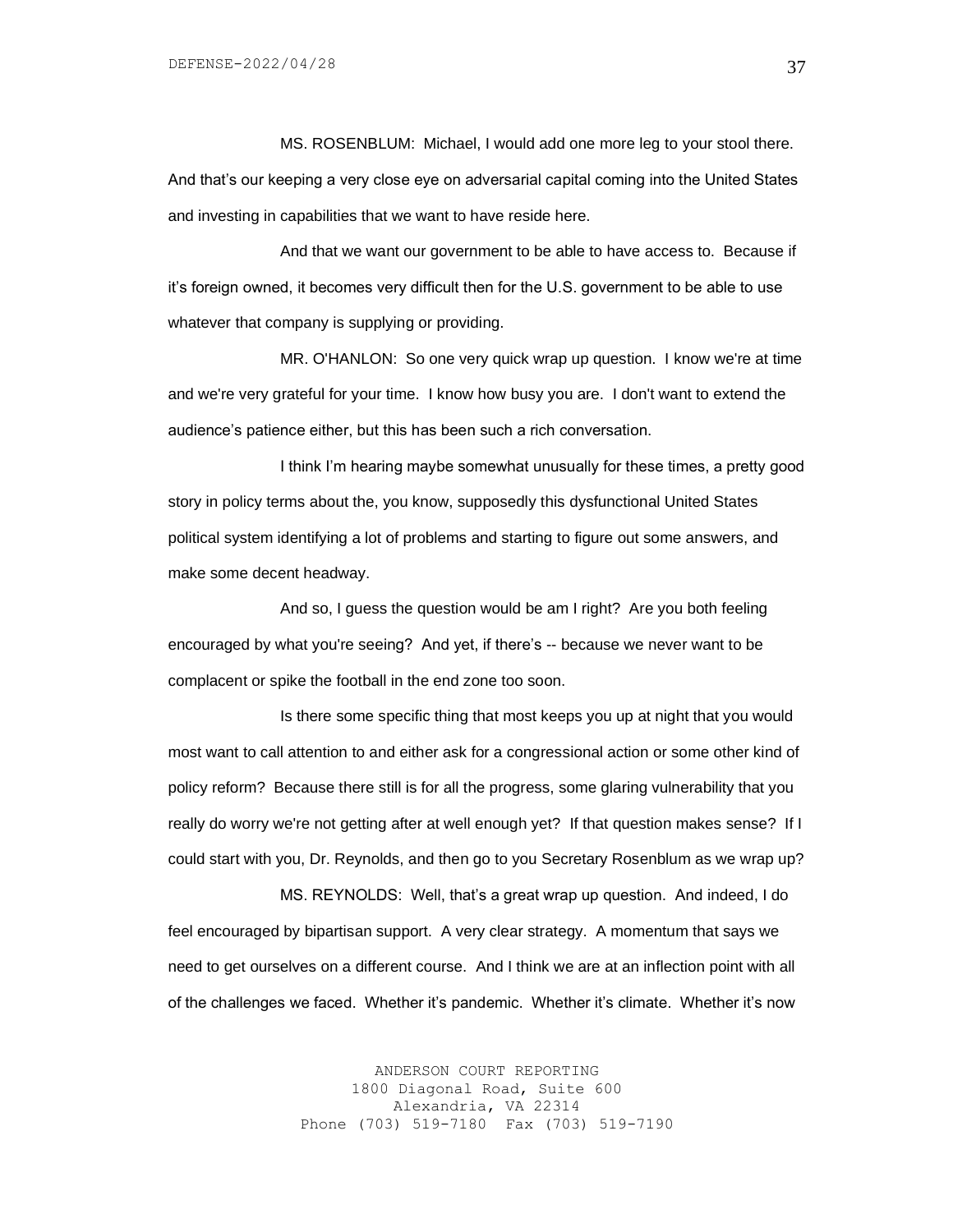geopolitical.

So I do think you're seeing the setting of a new course. The indications of a strategy and response to that strategy. So not just the U.S. government but also the private sector responding to some of the signals we're putting out there.

In terms of what I'm particularly focused on for our manufacturing agenda. For me, and this is -- you know, we touched upon it I think in many ways. I would like us to be, you know, continue in the excellence we've done with inventing new technologies, advancing those technologies. Again, I think the Bipartisan Innovation Act is an incredibly important piece of our ability to do that. But we need to be able to scale them here.

So not just -- we have an incredibly strong startup ecosystem. We need an equally strong scale up ecosystem. And that is part of what I think DOD, you know, has been a big partner on that. DOD is essential to that strategy, but it can't do it alone.

We need, you know, a broader approach to it. It's about building out our ecosystem. It's about making sure that companies are, you know, find the capital, find the talent, can scale here and not be actually pulled abroad and do that elsewhere.

MR. O'HANLON: Excellent. Same question to you, please.

MS. ROSENBLUM: Yeah. I'm going to piggyback on what Elisabeth just said in terms of -- I mean, one, I am very optimistic. I think we do have a time that there is strong bipartisan support around the need to strengthen the defense industrial base and address some of our supply chain needs.

That said, you know, these are challenges that have taken decades in the development. And they are not going to be solved by turning on a dime. And so, to your question about kind of what keeps me up or where I really try and focus a lot of my effort is, you know, one, on the small businesses.

And as Elisabeth said in terms of her focus on making sure that we are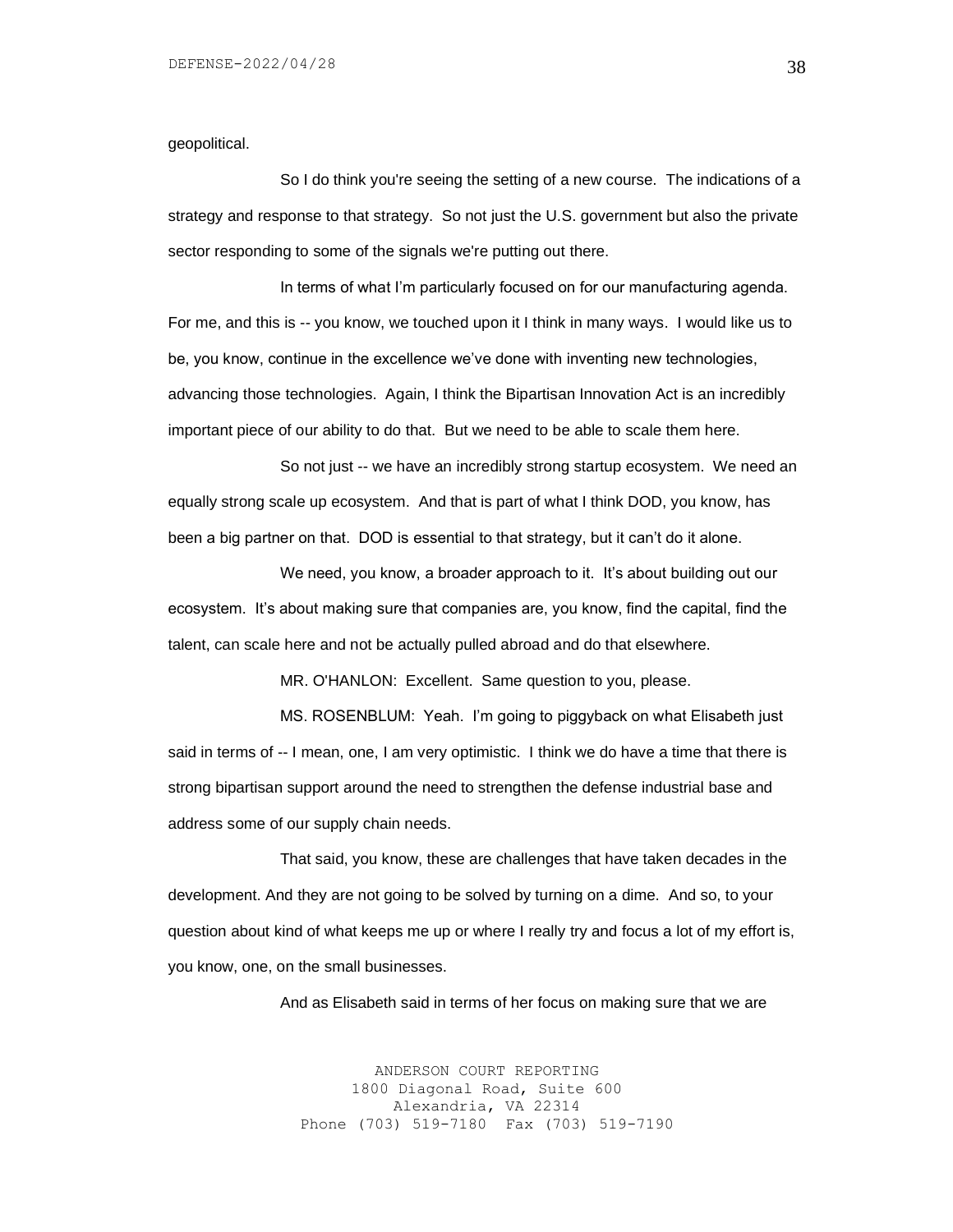DEFENSE-2022/04/28

there with innovation and the development of new technologies. Really, small business kind of across the board, not just in Silicon Valley, but throughout our country is vital to that. And so, we have to find a way to engage them and bring them back to their interest in doing business with the government.

And then the other thing I worry about -- and worry is probably not the right word. But am focused on is really the workforce around the skills that we're going to need well into the future. And just as, you know, we talked a little bit about universities and community colleges, you know, that's good for some of our immediate needs. But it's really something where we as a country need to start investing in this starting in kindergarten. Where it's really the stem agenda and, you know, making it clear what a profession in manufacturing looks like.

And what, you know, what these different areas are where our country has really deep needs, and it's revitalizing that. And that will just take time and consistent bipartisan messaging.

MR. O'HANLON: Listen, thank you both. I've learned a lot in this conversation. I want to thank you as well as the panel one presenters. And I appreciate very much what you're doing for the country. And it's, you know, sort of the (inaudible) and the foundations of its long-term strength.

So, Secretary Rosenblum, Dr. Reynolds as well as those from panel one and everybody who is tuned in today. Thanks very much and signing off. And best wishes from Brookings.

> MS. ROSENBLUM: Thank you so much, Michael. MS. REYNOLDS: Thanks.

> > \* \* \* \* \*

ANDERSON COURT REPORTING 1800 Diagonal Road, Suite 600 Alexandria, VA 22314 Phone (703) 519-7180 Fax (703) 519-7190